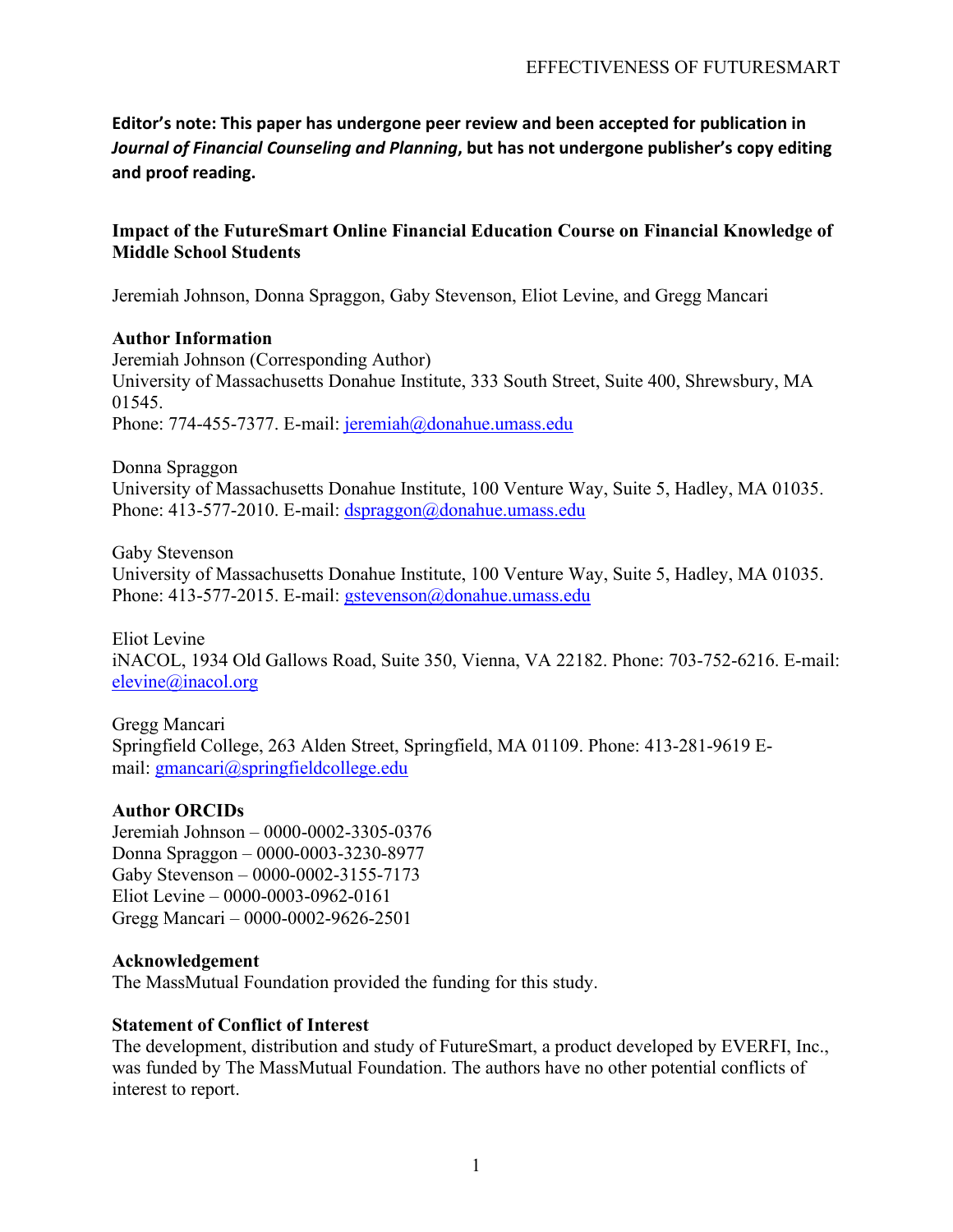# **Impact of the FutureSmart Online Financial Education Course on Financial Knowledge of Middle School Students**

#### **Abstract**

The increasing role of schools in promoting financial literacy underscores the need to investigate the effectiveness of school-based financial education programs. This study examined FutureSmart—a free, co-curricular, online financial education course—using a quasiexperimental design with a diverse sample of middle school students nationwide. The study assessed the impact of the course on students' financial knowledge, attitudes, and behaviors, and explored the association of program implementation factors with changes in student outcomes. Financial knowledge gains were significant, substantial, and consistent across student subgroups and implementation factors for FutureSmart participants. Gains in financial attitudes and behaviors—specifically, financial confidence, engagement with parents about financial issues, current engagement with financial products, and intended future engagement with financial products—were not significant. The fundamental implication of this research is that FutureSmart effectively conveys financial knowledge to middle school students, contributing to a foundation for their future financial well-being.

*Keywords*: financial attitudes, financial behavior, financial education, financial knowledge, financial literacy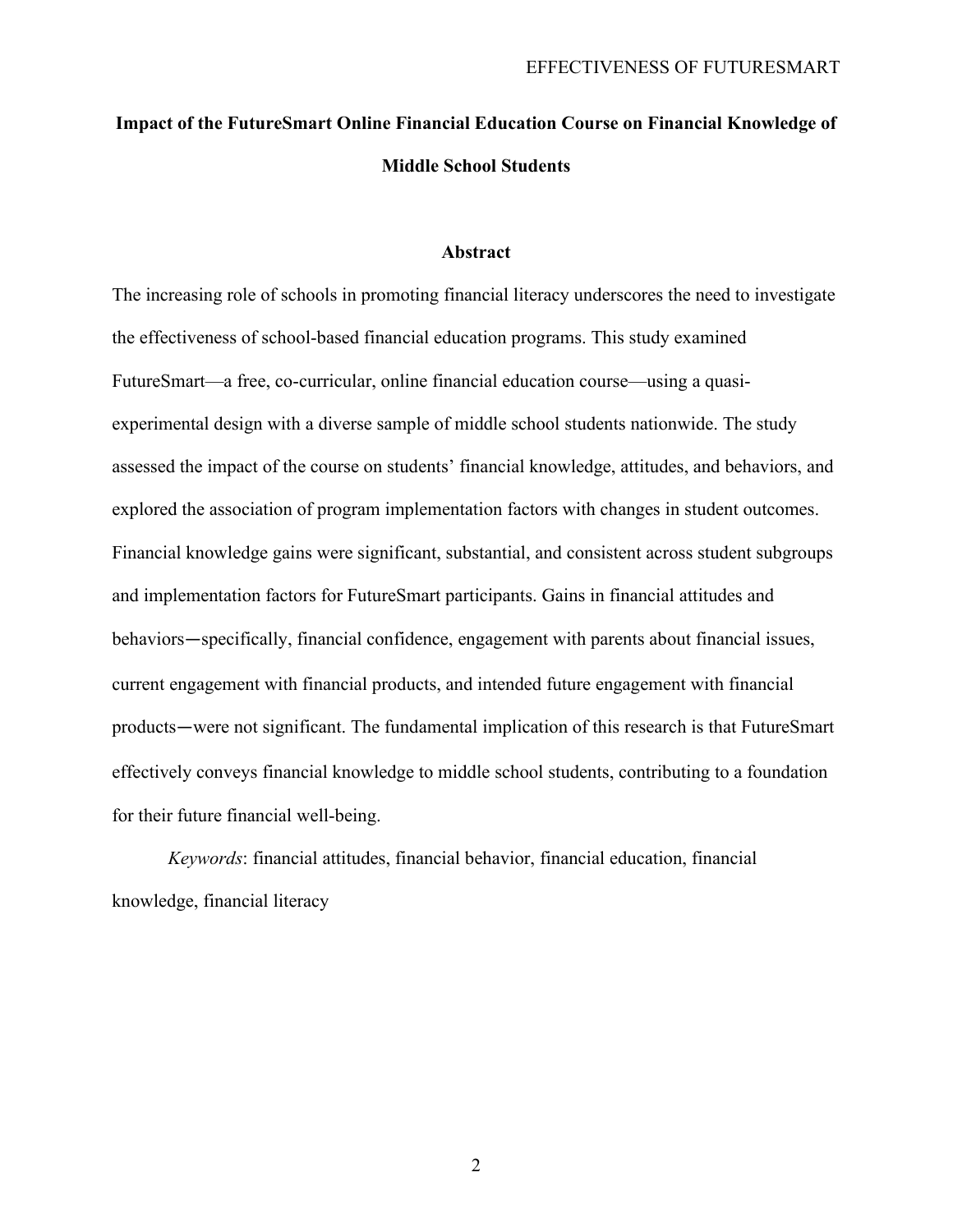# **Impact of the FutureSmart Online Financial Education Course on Financial Knowledge of Middle School Students**

Recent global economic trends have reinforced the importance of financial education throughout an individual's life, leading to heightened interest in educational initiatives designed to enhance financial literacy (Amagir et al., 2018; U.S. Department of the Treasury, 2015). In response, various organizations have developed financial literacy education programs and standards for K–12 students. However, few of these interventions have been developed specifically for elementary and middle school students. This study focused on assessing one such program—FutureSmart—a web-based financial literacy course for middle school students launched by EVERFI, Inc., with support from the MassMutual Foundation, in the 2016–2017 academic year.

Despite the increased attention on financial education, there is no generally accepted definition of *financial literacy* (Huston, 2010; Kasman et al., 2018; McCormick, 2009). For this reason, it is important to establish a framework for understanding financial literacy (Amagir et al., 2018; Huston, 2010; McCormick, 2009). Huston (2010) suggested that financial literacy comprises two dimensions—understanding and application—reflecting not only whether an individual understands financial information, but also whether they are able to apply that knowledge. Huston's interpretation emphasizes the distinction between financial knowledge and financial literacy. Amagir et al. (2018) extended this notion by identifying three components of financial literacy: knowledge and understanding, skills and behavior, and attitudes and confidence. Though some studies have found that financial education does not always improve students' financial literacy (Amagir et al., 2018; Huston, 2010; Robb & Woodyard, 2011), there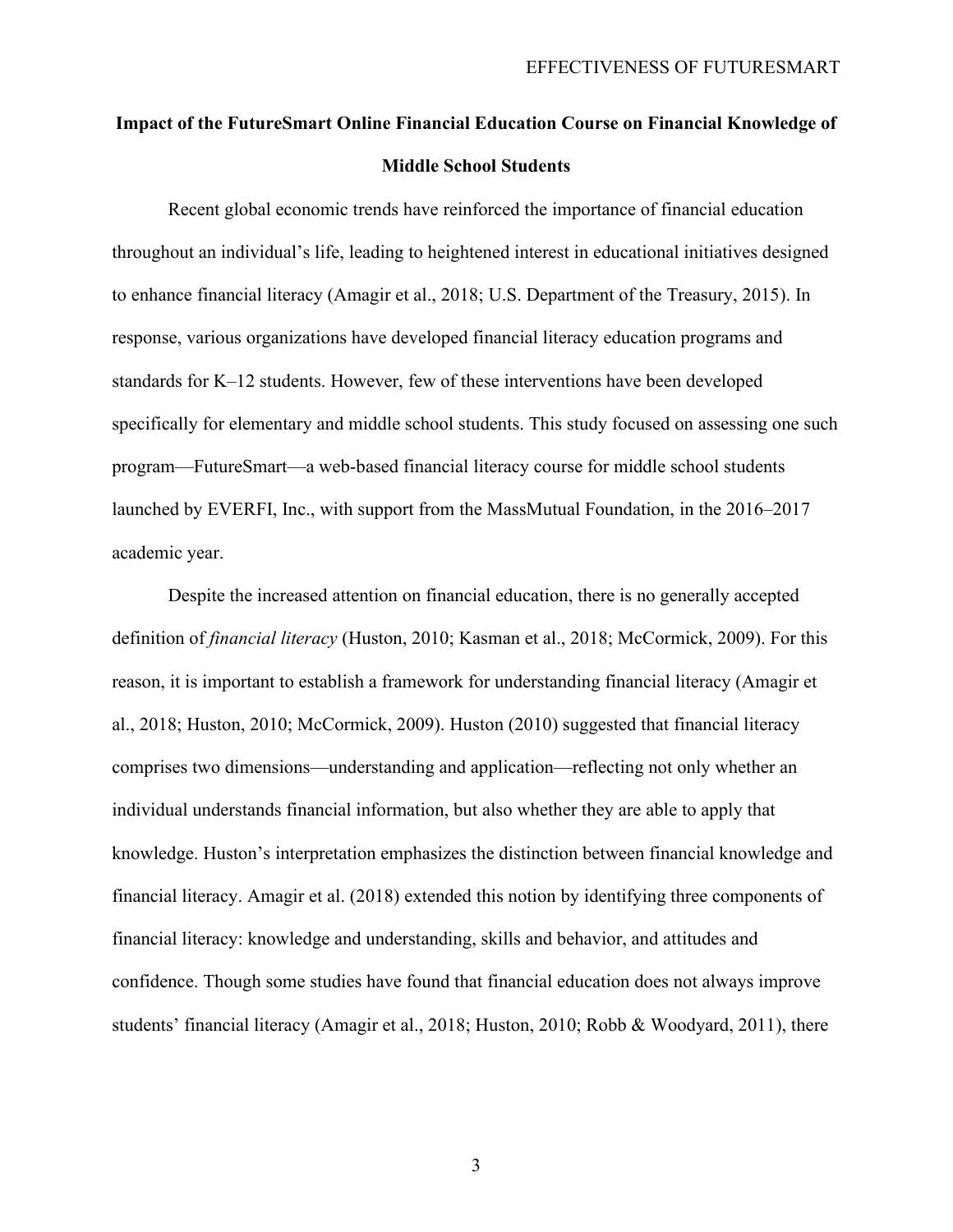is strong evidence linking financial education to improvements in future financial behavior (Bernheim et al., 2001; Bhattacharya et al., 2016; Mandell & Klein, 2009; McCormick, 2009).

The purpose of this study was to assess the impact of FutureSmart using a sample of middle school students from diverse socioeconomic and racial/ethnic backgrounds by addressing two research questions. First, does FutureSmart improve student outcomes (i.e., financial knowledge, financial confidence, engagement with parents about financial issues, current engagement with financial products, or intended future engagement with financial products)? Second, which factors under teacher or administrator control (i.e., teacher timing, teacher pacing, training level, teacher experience, course type, or grade level) affect student outcomes?

FutureSmart is an online, teacher-led, co-curricular financial education course implemented primarily in middle school classrooms of varying discipline and content. The course consists of seven modules: financial values and goal setting, budgeting and opportunity cost, saving and investing, payment types, banking, risk versus return, and planning for the future. Each FutureSmart module utilizes a "story-based narrative" in which students role play as the mayor of a fictional town and help local citizens make real-life financial decisions (EVERFI, 2018a). Individual modules take approximately 30 minutes to complete and include optional supplemental learning activities provided to the teacher. Five of the modules include pre- and post-assessments of student knowledge.

FutureSmart was designed to be administered flexibly, allowing students to progress through the modules at their own pace. Since the course is web-based, participants can access the modules from anywhere with a computer or tablet and an internet connection. Teachers are provided supplemental materials to integrate with the online modules as they see fit, including discussion guides, lesson plans, answer keys, and state-specific standards-alignment guides.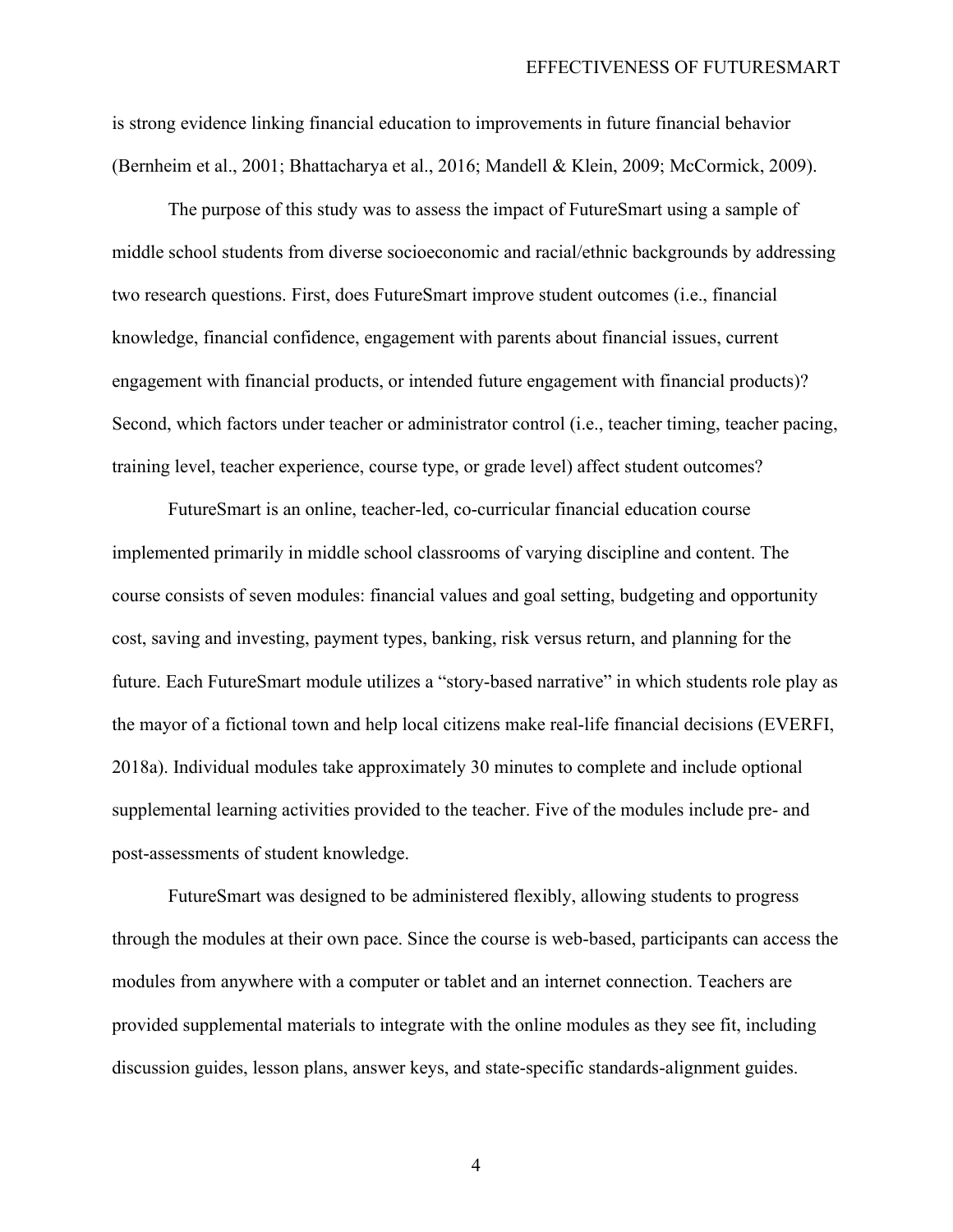Teachers are also asked to complete an annual survey about their unique implementation of the course. EVERFI developed the course content to align with the Jump\$tart Financial Education Standards, National Curriculum Standards for Social Studies, and state academic standards (EVERFI, 2018b).

Using data collected from FutureSmart's pre- and post-assessments, student pre- and post-course surveys, and teacher surveys for both treatment and control groups, this study estimated the impact of the intervention on students' financial knowledge, financial confidence, engagement with parents about financial issues, current engagement with financial products, and intended future engagement with financial products. The results of this study contribute to the literature on the effectiveness of financial education programs for middle school students in particular. More broadly, this study contributes to the knowledge available to teachers, financial educators, and financial practitioners regarding the implementation and impact of interventions designed to promote financial literacy.

#### **Literature Review and Hypotheses**

#### **Financial Education in the United States**

In recent years, increased consumption and spending among youth have underscored the importance of financial education for this population (VanFossen, 2017). Curriculum standards in many states now require school districts to provide some form of financial education (Council for Economic Education, 2018), and recent literature reviews have identified many financial literacy curricula and programs for youth. Most of these resources, however, have been developed for high school and college students, with fewer resources available for middle school students (Amagir et al., 2018).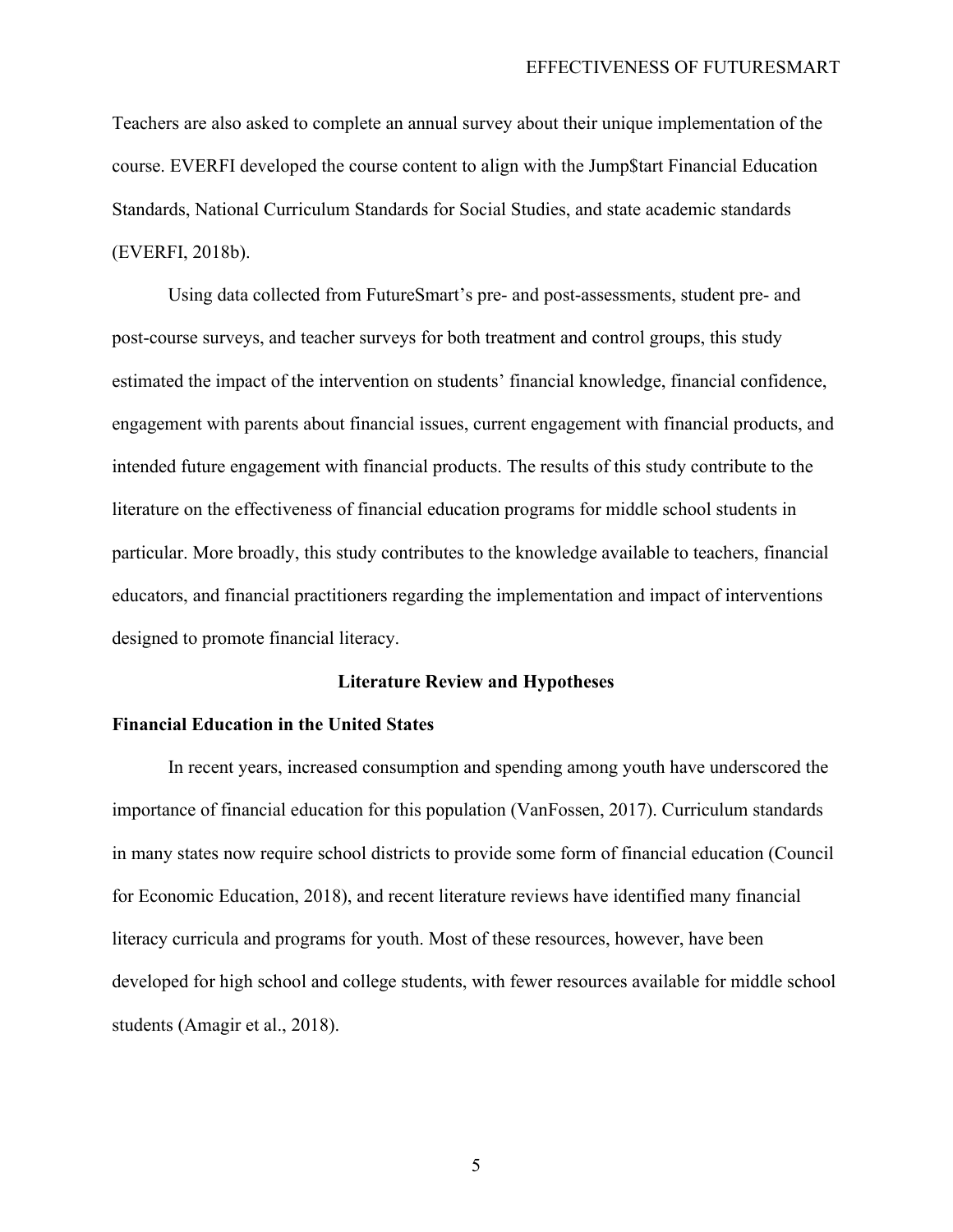Previous research has shown that applying financial concepts as part of a financial education program improves student learning and knowledge retention (Mandell & Klein, 2007, 2009; Varcoe et al., 2005; Wagner, 2019). According to Huston (2010), the terms *financial literacy* and *financial knowledge* are often used interchangeably; yet, while financial knowledge is a critical component of financial literacy, it is not the equivalent. Financial knowledge comprises what a person understands about financial literacy, whereas financial literacy relates to not only what a person knows about financial matters, but also their ability to apply that knowledge (Huston, 2010). Studies focusing on high school students have noted that financial education programs increase students' interest in financial matters and the likelihood that they will make sound, proactive financial choices (Dituri & Marley-Payne, 2019; Lührmann et al., 2014). Research has also shown that high school financial education requirements are associated with better credit scores and fewer credit defaults (Urban et al., 2018). Using the results of the 2015 National Financial Capability Study survey—which asked respondents about their exposure to financial education as well as their financial knowledge around interest accrual, inflation, bonds and interest rates, mortgages, and stocks—Wagner (2019) identified a positive correlation between financial education and financial literacy, especially among those with less education and lower income levels. Additionally, Varcoe et al. (2005), using difference of means tests, assessed whether financial knowledge changed significantly from pre- to posttest among high school students who participated in the "Money Talks" curriculum. They found an increase in both financial knowledge and financial behaviors such as shopping choices and attitudes toward saving (Varcoe et al., 2005).

In a multiple regression analysis of data from the National Financial Capability Study, Robb and Woodyard (2011) found that an individual's level of financial knowledge did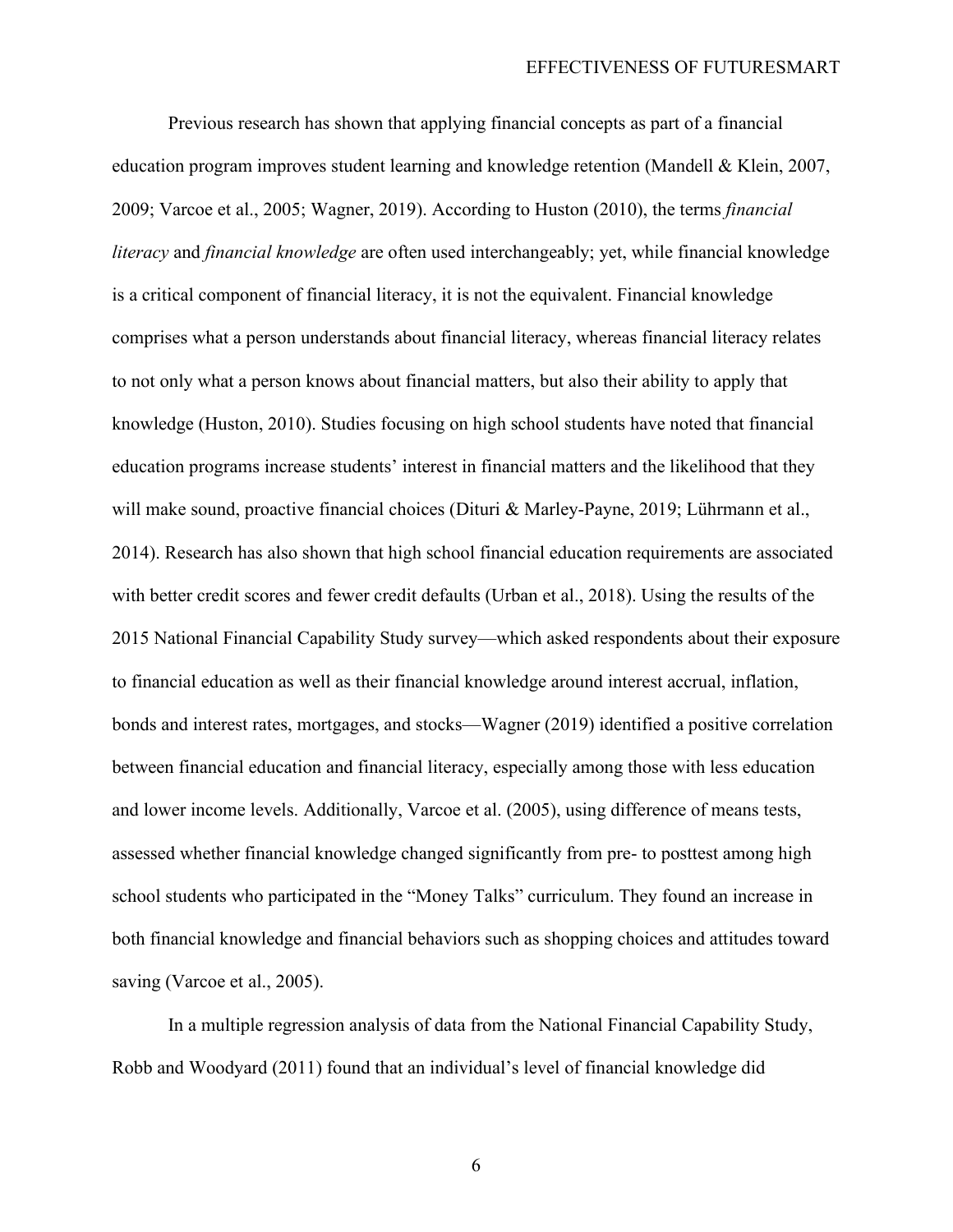#### EFFECTIVENESS OF FUTURESMART

positively impact their financial behavior. This finding was similarly reported by Chambers, Asarta and Farley-Ripple (2019) and Deenanath, Danes and Jang (2019). Additionally, based on a review of research related to youth financial education and policy, McCormick (2009) identified three key findings. First, financial education should begin during elementary school; the earlier a student begins to learn financial concepts, the more likely it is that their future financial behavior will improve. Second, poor results from the studies of financial education programs imply that the current practice of introducing financial literacy in high school is too late. Third, the core concepts of financial literacy (i.e., goal setting, intertemporal choice, philanthropic giving, earning, saving, and spending) should also be reinforced prior to high school in order to increase the chances of students becoming financially literate consumers as adults (McCormick, 2009). Indeed, it is critical that students build a foundation of financial knowledge for future financial literacy throughout their K–12 education.

In response to the need for more systematic financial literacy education for youth, most states have either adopted or are in the process of adopting financial literacy mandates for high school students (Bernheim et al., 2001; Council for Economic Education, 2018; Kasman et al., 2018; Mandell & Klein, 2009). Yet, in a review of large-scale youth financial literacy programs, Kasman et al. (2018) found that, despite some progress, there are still many states that have not fully implemented financial literacy requirements.

#### **Financial Education in Middle Schools**

As noted, middle school students represent an age group for whom only a few classroombased financial education programs have been evaluated (Amagir et al., 2018). This is surprising since previous research has identified the potential benefits of beginning financial education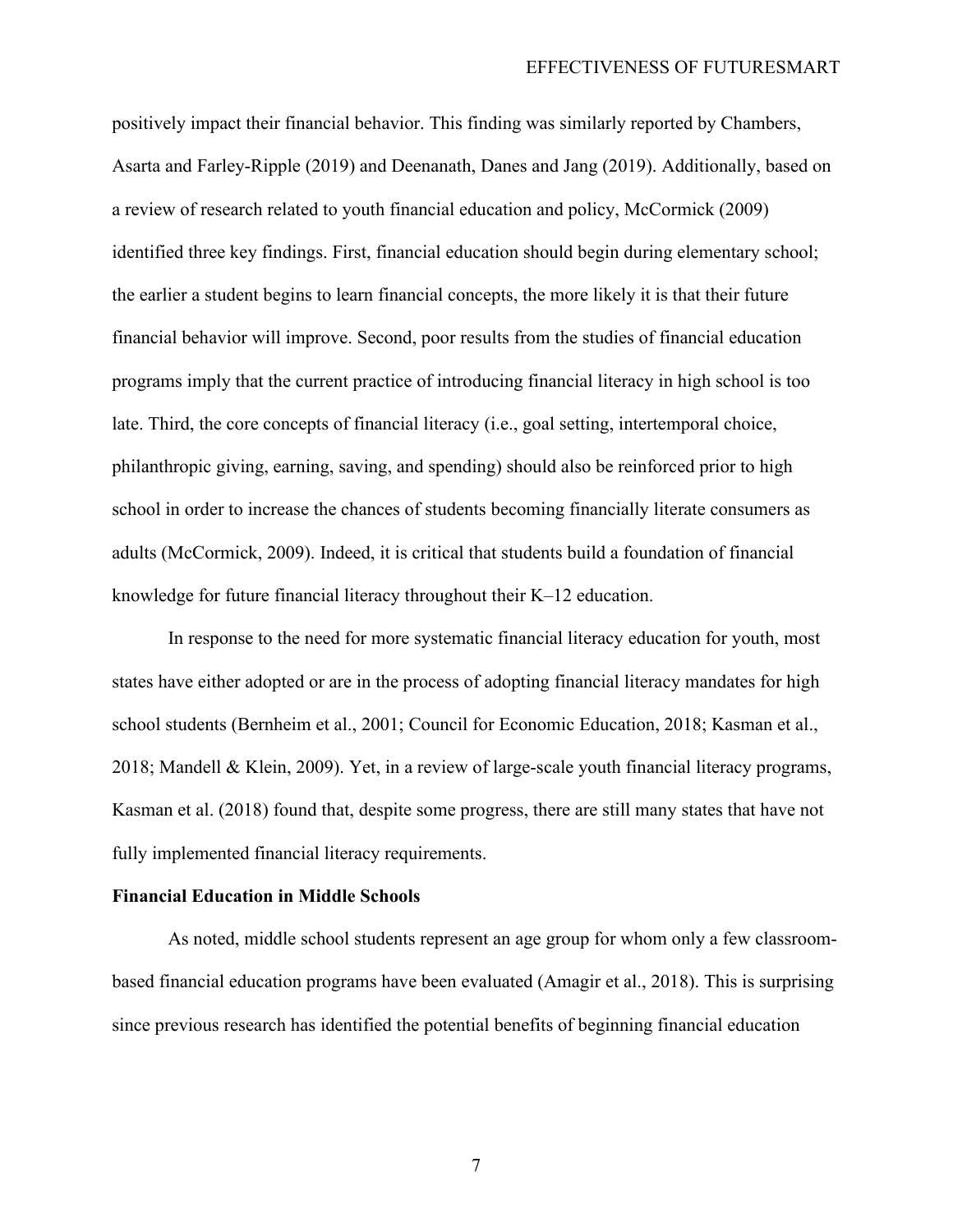earlier than high school (McCormick, 2009; Robb & Woodyard, 2011; Suiter & Meszaros, 2005).

The National Standards in K–12 Personal Finance Education (Jump\$tart Coalition, 2017) further emphasize the importance of expanding younger students' financial knowledge by showing that financial knowledge and skills standards build on one another. Students should understand the foundational concepts of financial literacy in elementary and middle school before applying those skills in "real-world" settings (Jump\$tart Coalition, 2017). This benchmark progression is exemplified by the various standards related to "personal funds" (i.e., funds available for one's own use). The initial personal-funds benchmark focuses on the student's ability to decide how to use personal funds in kindergarten, followed by their ability to assess their spending priorities in Grade 8, and finally their ability to apply that knowledge to a plan for managing, spending, and achieving financial goals in Grade 12 (Jump\$tart Coalition, 2017).

#### *Systematic Review of Financial Education Programs in Middle Schools*

In a systematic review of financial education programs for children and adolescents, Amagir et al. (2018) found that school-based financial education programs could improve financial knowledge as well as self-reported attitudes and behaviors. Specifically, Amagir et al. reviewed 36 studies from 2004–2015 on the outcomes of financial literacy programs. Programs eligible for review needed to have (a) included a target audience of elementary, middle, high school, and/or college students; (b) measured financial literacy outcomes (i.e., financial knowledge, skills, attitudes, confidence, and/or behaviors); and (c) used experimental design and reviews (Amagir et al., 2018). Of these, 10 studies examined students in Grades 6–8, exploring the impacts of the following programs: Financial Fitness for Life (which consists of five weekly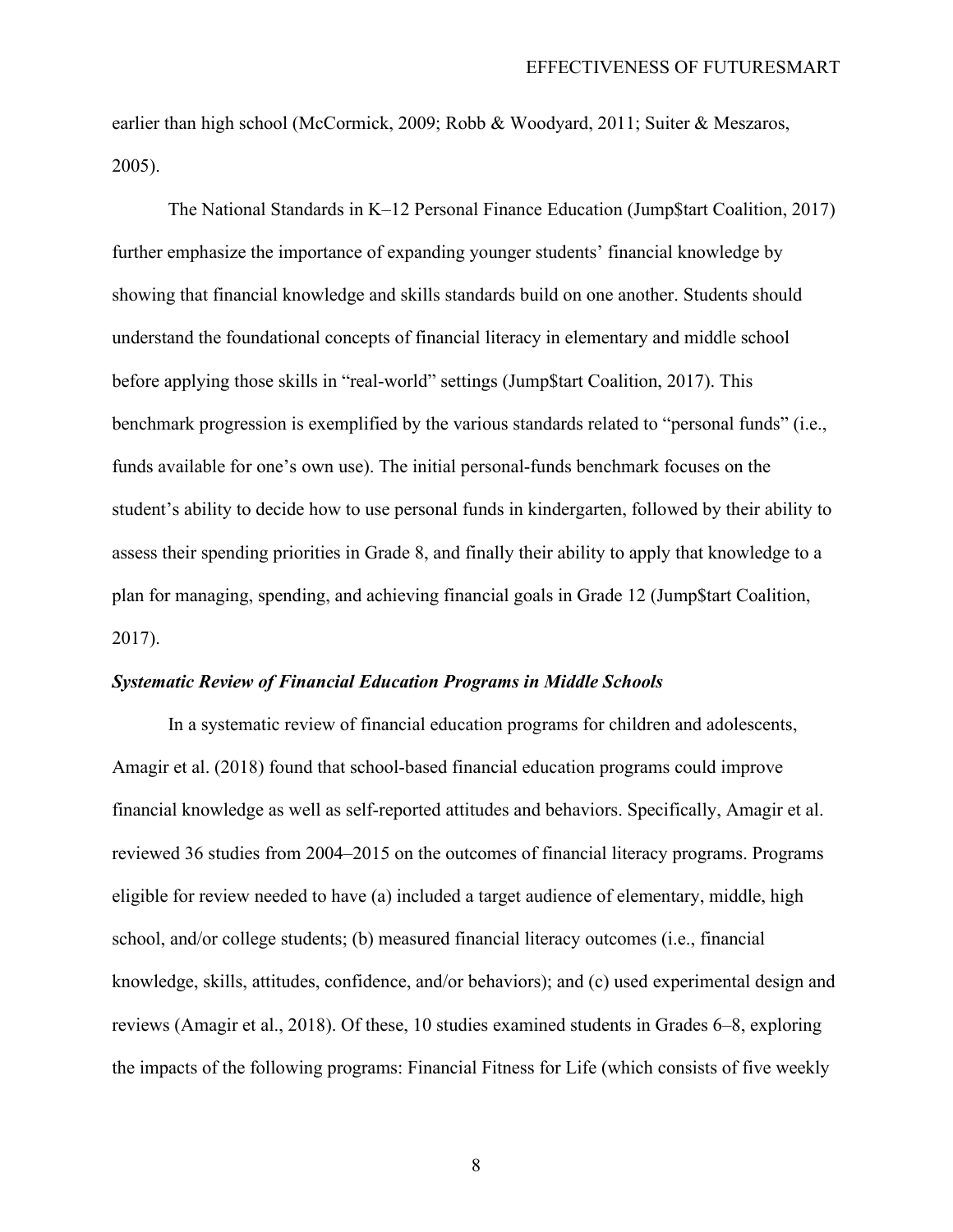classroom lessons of approximately 45 minutes); Banco de España Comisión Nacional del Mercado de Valores (a 10-hour Spanish financial education program); Milwaukee Urban League Academy of Business and Economics (a charter school implementing lessons focused on economics and personal finance); the Stock Market Game (a 10- to 15-week activity); and YEA! (a free 3-week program offered to income-eligible middle school students in Boston).

Most of the studies in Amagir et al.'s (2018) review did not explore factors contributing to variation in the programs' effects on student outcomes, nor did they describe the size of the effects. The studies used either randomized controlled trials or quasi-experimental designs, and, with only one exception, those that did report effect sizes found small to medium positive effects on financial knowledge, financial behavior, or financial attitudes. Some studies were inconsistent in demonstrating the educational meaningfulness of particular interventions due to variations in study design (Amagir et al., 2018). Schug and Hagedorn's (2004) quasi-experimental study, which assessed the financial knowledge gains of students in the Milwaukee Urban League Academy of Business and Economics (MULABE), showed increased financial knowledge in select middle school students. However, students attending MULABE schools receive a customized economic and personal finance curriculum that constitutes approximately one third of the school curriculum. Furthermore, the studies reviewed by Amagir et al. (2018) did not explore the impact that variation in program implementation may have had on the effectiveness of the interventions, such as the impact of using the program in classes of different course types or at different points in the school year, or the impact of teaching experience on program implementation.

Likewise, Hinojosa et al.'s (2010) randomized controlled trial found that participation in hands-on activities, such as the Stock Market Game, significantly increased the math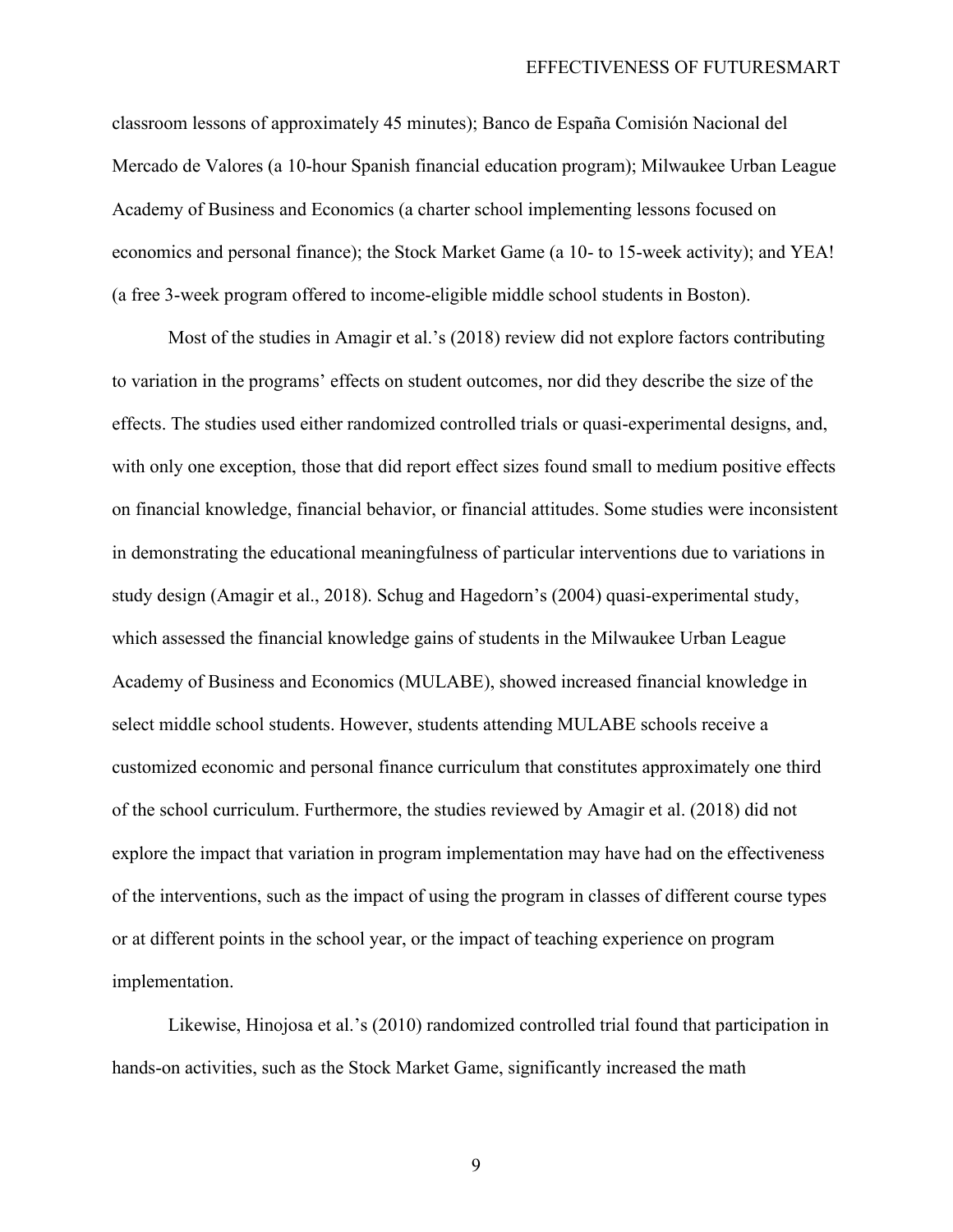achievement of sixth- to 10th-grade students as well as their scores on financial literacy tests. In addition, low-income elementary school students who opened savings accounts as part of a financial literacy course had larger economic vocabularies, talked more about spending and savings, and expressed greater confidence in their financial abilities than students who did not participate in the course (Sherraden et al., 2011). Similarly, a quasi-experimental study of the Stocks in the Future program (designed specifically to provide underserved middle school students with a financial education curriculum that reinforces math, language arts, and social studies) showed statistically significant growth in financial vocabulary, math concepts, and financial calculations (e.g., profit margin) among underrepresented or socioeconomically disadvantaged students relative to students in comparison schools (Durham, 2016). Despite these increases, program format and implementation varied greatly, and, once again, these studies did not explore the impact that variation in implementation may have had on the effectiveness of the interventions.

#### *Technology and Financial Education*

FutureSmart is a computer-based, stand-alone program that can be integrated into various types of classes (e.g., economics, English, math). This approach is informed by research showing that the incorporation of technology and web-based programming into middle school curricula can promote high levels of engagement, enhance retention, and improve performance (Foss et al., 2013; Morgan, 2015; Winter, 2018). Foss et al. (2013) also found that incorporating technology in middle school classes can improve the academic outcomes of students with learning differences. Using ANOVA and paired t-test analysis, Kulo and Bodzin (2013) found a significant increase in content knowledge and large effect sizes for all ability levels for students who used web-enhanced science curricula in middle school classes. Similarly, Lynch et al.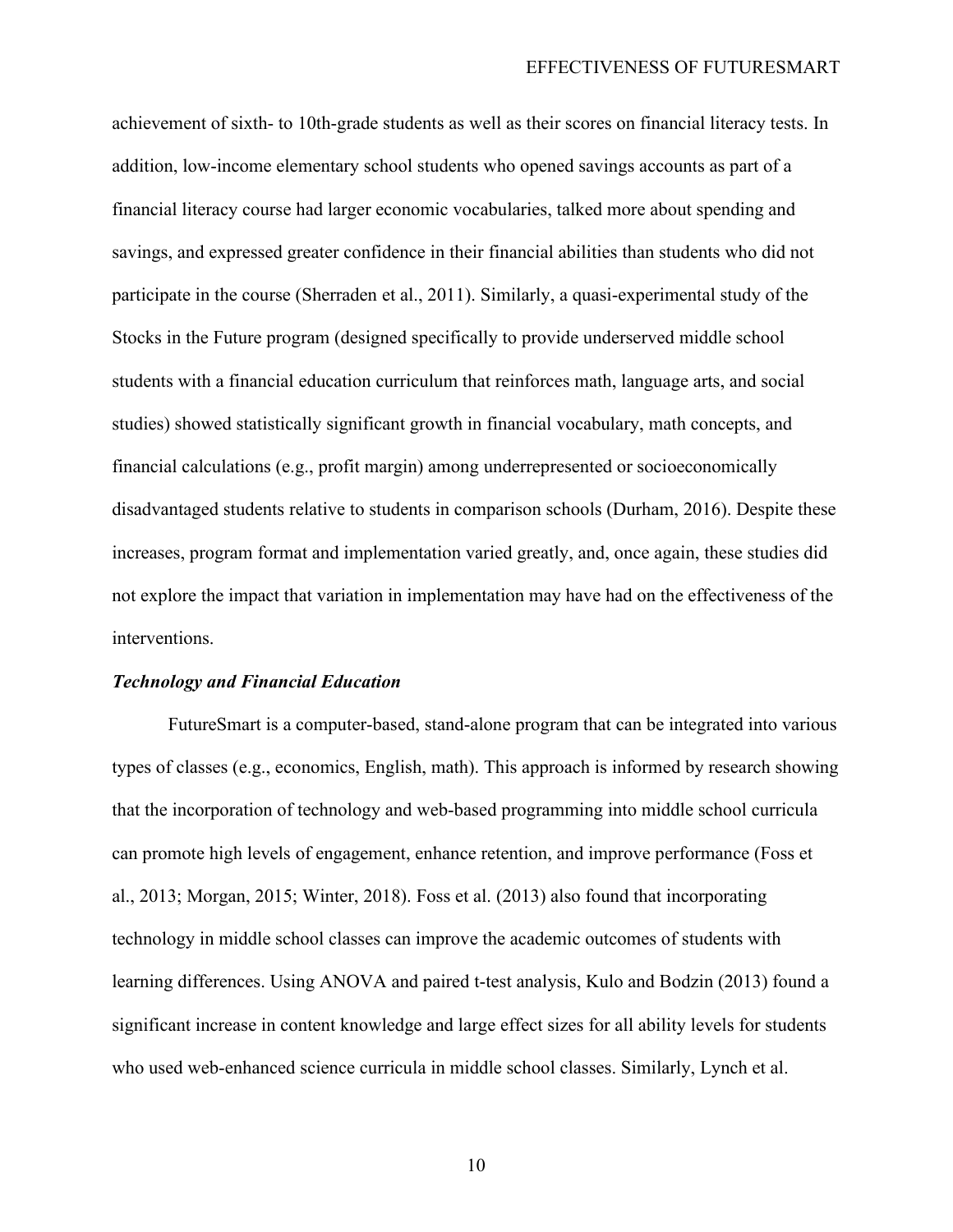(2008) found that a web-based program utilizing video segments, quizzes, and interactive games and activities to increase food-safety knowledge among middle school students, had a statistically significant, moderate effect size between pre- and posttest. Moreover, they found that this type of application met the needs of students with varying learning styles and levels of ability (Lynch et al., 2008).

In an effort to further understand the impacts of financial literacy education on high school students, Mandell and Klein (2009) explored the types of teaching methods used in financial literacy education. They found no positive impacts on financial knowledge or behavior for students who took a standard financial literacy course (i.e., one using traditional forms of instruction, not interactive activities). However, students who participated in more interactive programs (e.g., the Stock Market Game) were consistently more financially literate than those who did not. This suggests that interactive activities, coupled with concepts introduced at a younger age, could have positive impacts on financial knowledge gains (Mandell & Klein, 2009; Suiter & Mezaros, 2005). This finding further suggests that incorporating interactive computerbased financial education programs could contribute to expanding students' financial knowledge. Huston (2010) emphasized that financial literacy education should not be a "one-size-fits-all" approach; rather, it should be tailored to reflect the needs of various demographics, ages, and learning styles.

#### **Hypotheses**

Our attention to the conceptual issues identified through a review of literature led us to examine the efficacy of FutureSmart with respect to its effect on five specific student outcomes (i.e., financial knowledge, financial confidence, engagement with parents about financial issues, current engagement with financial products, and intended future engagement with financial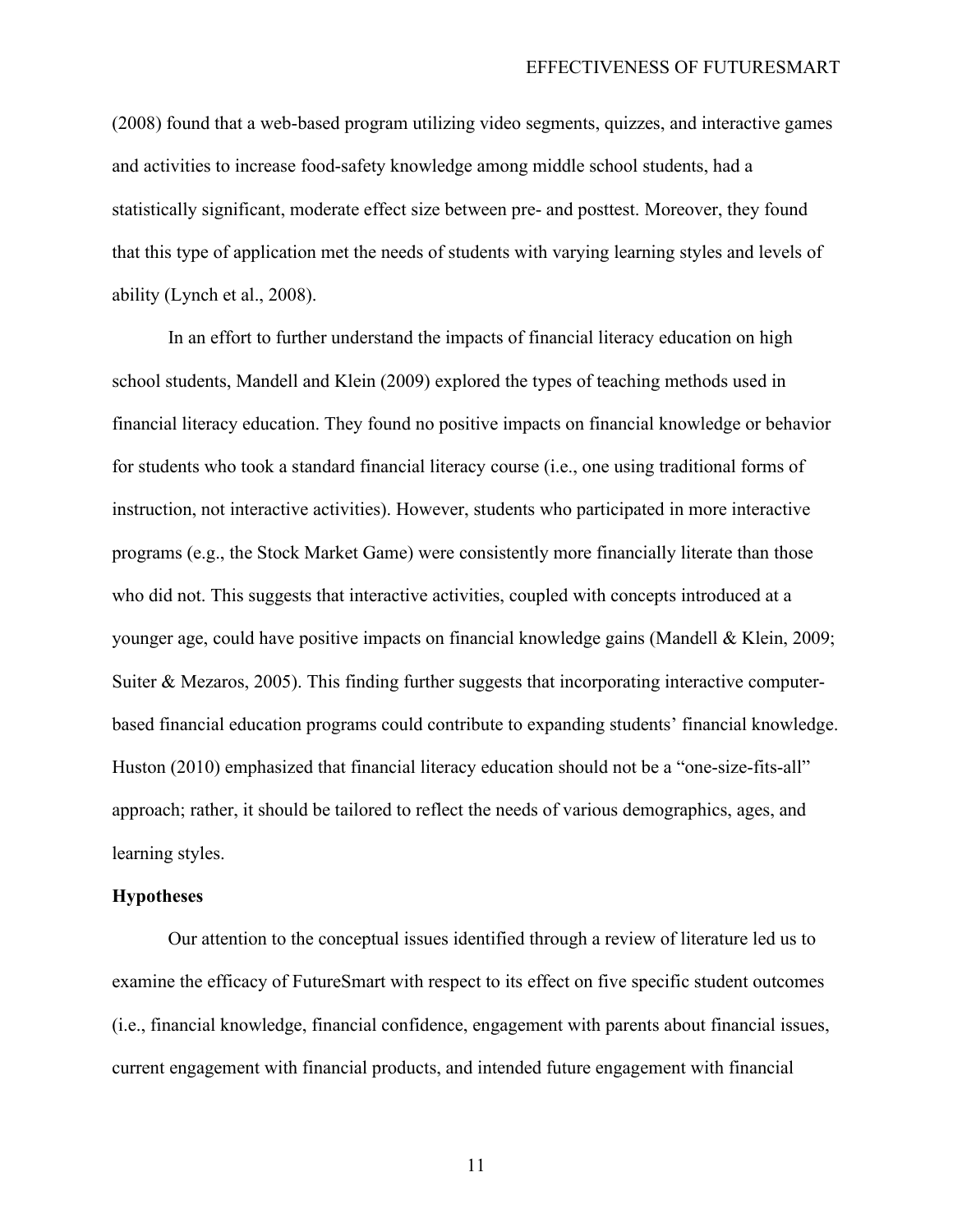products). Additionally, the literature pointed to the necessity of examining which factors under teacher or administrator control (i.e., teacher timing, teacher pacing, training level, teacher experience, course type, and grade level) effect student outcomes. Specifically, this study tested the following hypotheses:

**H1:** The FutureSmart intervention has an effect on financial knowledge.

**H2:** The FutureSmart intervention has an effect on financial confidence.

**H3:** The FutureSmart intervention has an effect on engagement with parents about financial issues.

**H4:** The FutureSmart intervention has an effect on current engagement with financial products.

**H5:** The FutureSmart intervention has an effect on future engagement with financial products.

**H6:** Factors under teacher or administrator control (i.e., teacher timing, teacher pacing, training level, teacher experience, course type, and grade level) affect student outcomes achieved with the FutureSmart intervention.

#### **Methods**

#### **Data and Sample**

We utilized several data collection methods to address the efficacy of the FutureSmart program. These included student pre- and post-module assessments to gauge financial knowledge, student pre- and post-course surveys capturing financial attitudes and behaviors, FutureSmart courseware data, and a teacher exit survey. All student pre- and post-module assessments and course surveys were administered through the FutureSmart courseware. The teacher exit survey was administered via Qualtrics Experience Management software. These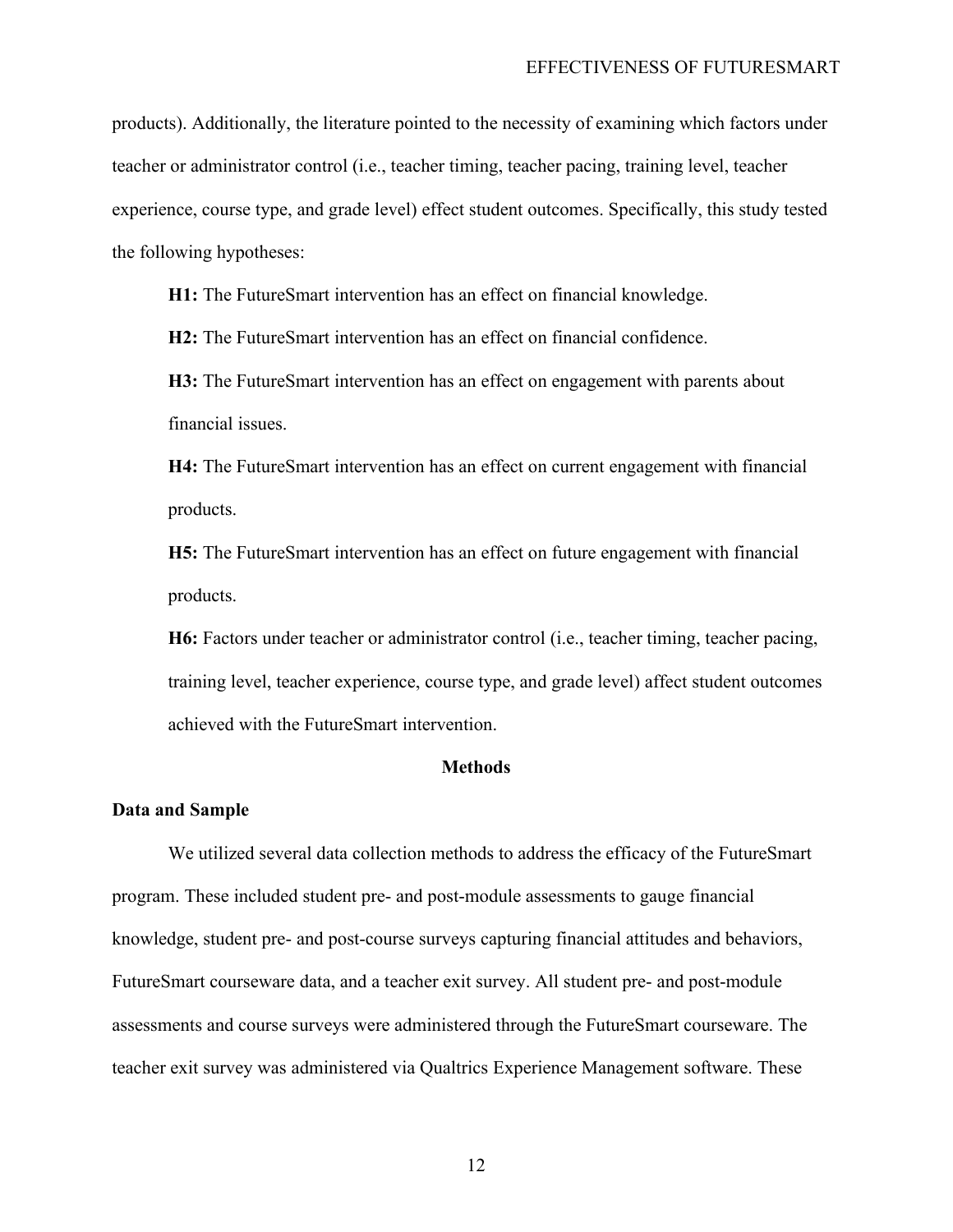instruments were originally developed by EVERFI and subsequently revised in collaboration with the authors to improve their clarity, age appropriateness, reliability, and evaluability.

We recruited teacher participants from EVERFI's teacher participant database, identifying teachers with previous experience using the FutureSmart course. Teachers were offered several opportunities to attend a webinar explaining both the study and participant obligations. In total, 76 teachers—from 27 states in the United States—signed up to participate, and each was given a \$100 Amazon gift card at the conclusion of the study, regardless of their completion of the study. Students were not provided with an incentive to participate in the study since their participation was part of their teachers' planned classroom learning activities. Each teacher registered two classes—each with at least 10 students—which were then randomized such that one was assigned to the treatment (i.e., FutureSmart) group and the other to the control group.

Students in the treatment group had access to the entire FutureSmart course (i.e., all activities, pre- and post-assessments, and surveys), while students in the control group completed only the assessments (pre and post) and surveys and did not have access to the FutureSmart module content (Figure 1). Five of the seven modules in FutureSmart include pre- and postassessments of student knowledge related to budgets, payments types, banking and savings, revenue and expenses, and investing. Participants also completed pre- and post-course surveys that assessed financial attitudes and behaviors.

#### [Insert Figure 1]

For their control-group classes, teachers were instructed to administer a module preassessment at the beginning of the class period and a module post-assessment at the end of the period. Between the pre- and post-assessments, teachers were instructed to offer control-group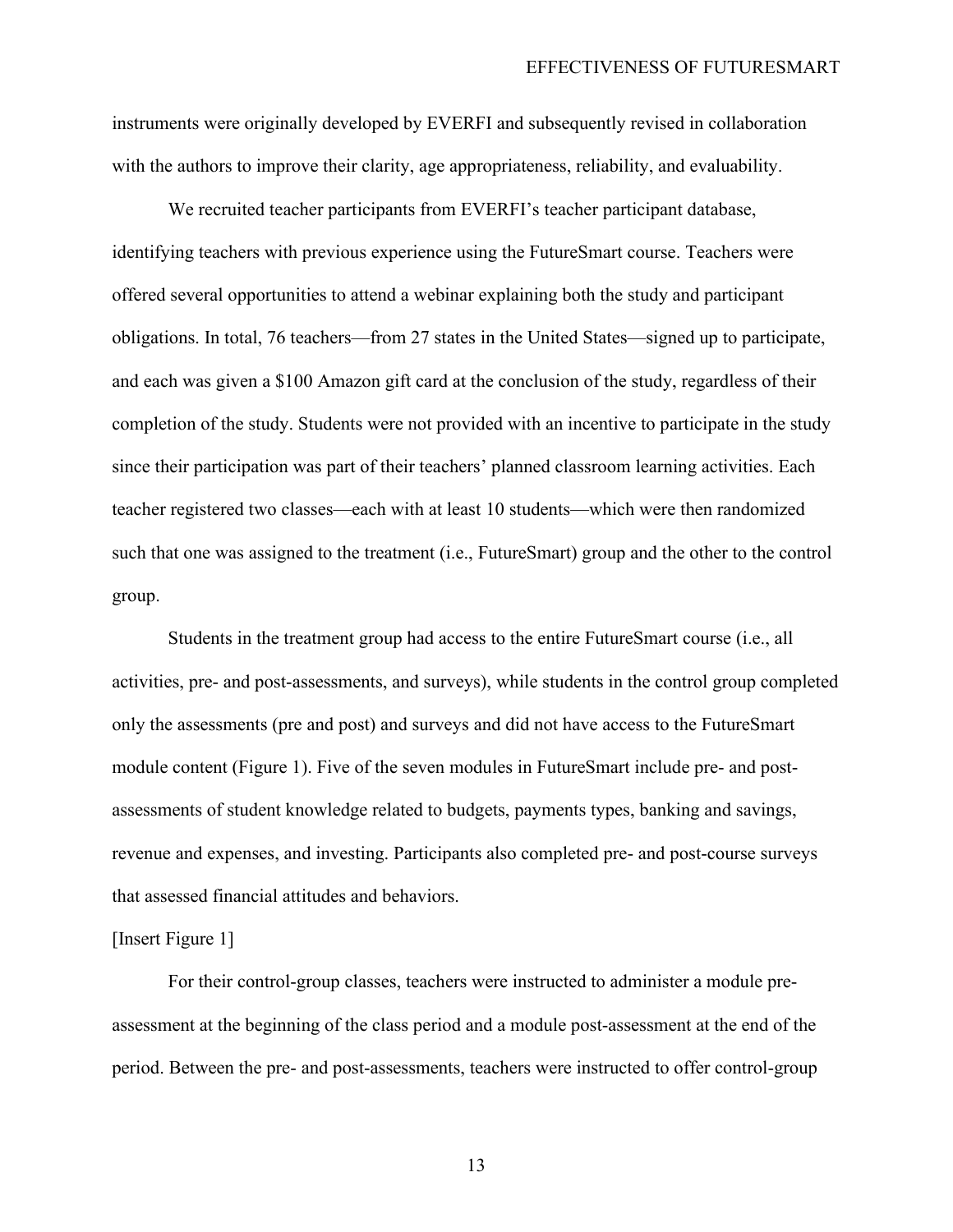students an activity unrelated to FutureSmart or financial literacy. Teachers were informed that the purpose of this design was to minimize control-group students' ability to discuss the preassessment questions, which could reduce the validity of the study. The intention was for as many students as possible to have completed the following by the end of the study:

- FutureSmart (treatment) group: all seven modules, five pre-assessments and five postassessments, and the pre- and post-course student surveys.
- Control group: five pre-assessments and five post-assessments, and the pre- and postcourse student surveys.

Teachers were encouraged to offer make-up opportunities to any students who were absent in either group. Once both the treatment and control groups had completed their participation in the study, teachers were encouraged to offer the full FutureSmart course to students in the control group.

The study sample consisted of students in Grades 7 and 8 who had completed both student surveys and all 10 pre- and post-assessments from September 2018 through March 2019. In total, 68 of the original 76 teachers had their classes randomized into the study—eight teachers withdrew from the study for logistical reasons (e.g., schedule changes). Of these 68, 51 registered a total of 2,738 students into the assigned treatment or control groups. A total of 1,234 students completed all surveys and pre- and post-assessments. Only teachers who completed the teacher exit survey and had three or more students in each of the treatment and control groups who completed both student surveys and all assessments were included for analysis. The resulting sample consisted of 524 students—301 in the FutureSmart treatment group and 223 in the control group—distributed across 23 teachers in 16 states. Ninety student participants in the sample were in Grade 7, and 434 were in Grade 8.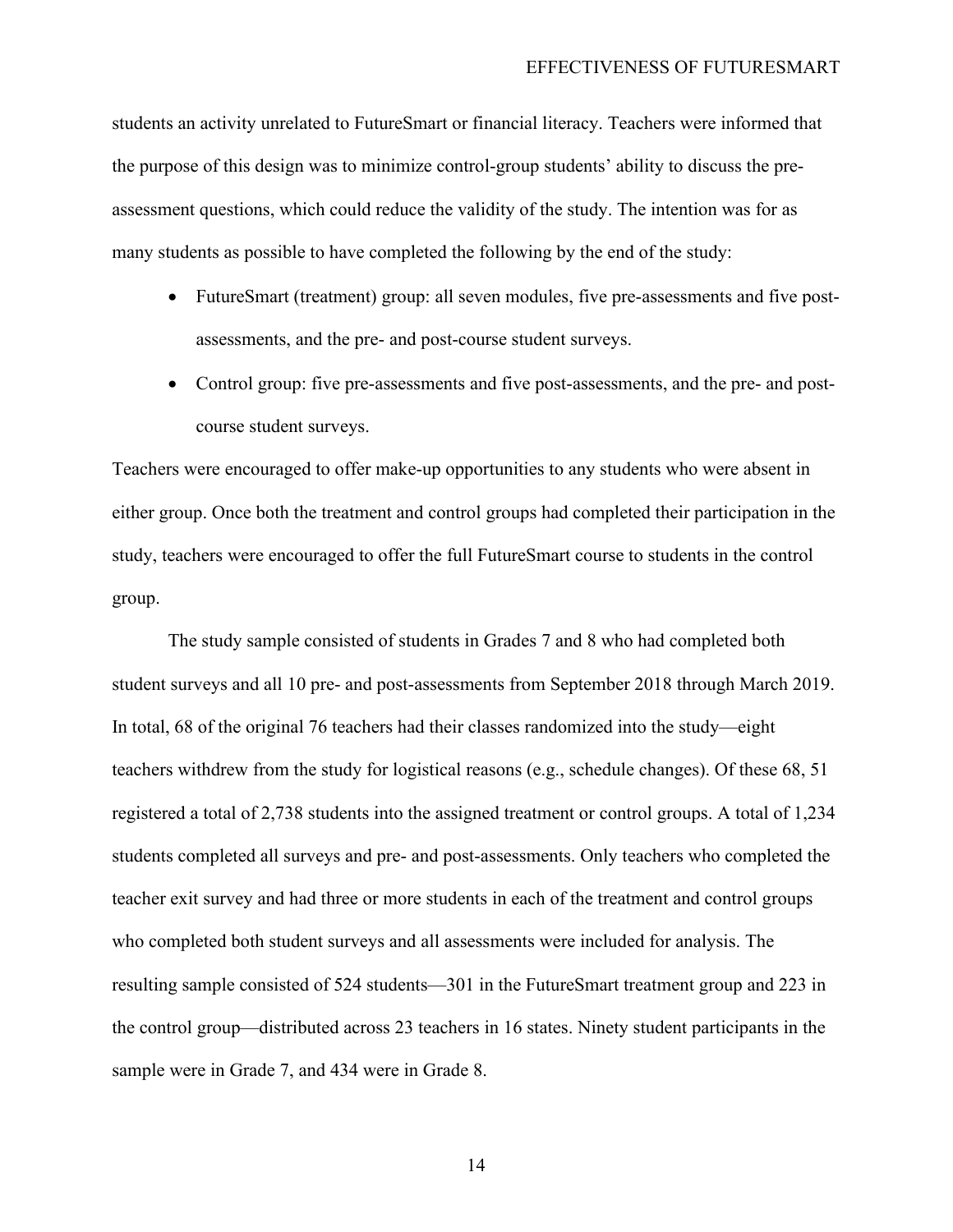#### EFFECTIVENESS OF FUTURESMART

#### **Variables**

#### *Dependent Variables*

This study considered five dependent variables: financial knowledge change score, financial confidence change score, parent communication change score, current financial product engagement change score, and future financial product engagement change score.

The first of five outcome indicators—change in financial knowledge—was measured using pre- and post-assessments included in five FutureSmart course modules. Each of these five modules had five multiple-choice questions that were repeated across both assessments. The outcome indicator for change in financial knowledge was the financial knowledge change score for these 25 questions from pre- to post-assessment.

The other four outcome indicators focused on changes in financial attitudes and behaviors—specifically, change in financial confidence, change in parent communication, change in current financial product engagement, and change in intended future financial product engagement—were measured using student pre- and post-surveys. Change scores from the preto post-survey were calculated for each of the above indicators. Change in financial confidence was calculated by summing student responses to six Likert-scale questions (maximum score = 24). Change in communication with parents about financial issues was calculated by summing a checklist of responses to questions about what financial topics students had discussed with their parents in the previous year (maximum score  $= 6$ ). Change in current financial product engagement was calculated by summing a checklist of responses to questions about current financial product usage, and change in intended future financial product engagement was calculated by summing a checklist of responses to questions about intended financial product usage within one year of study participation (maximum score for each  $= 6$ ). The instruments used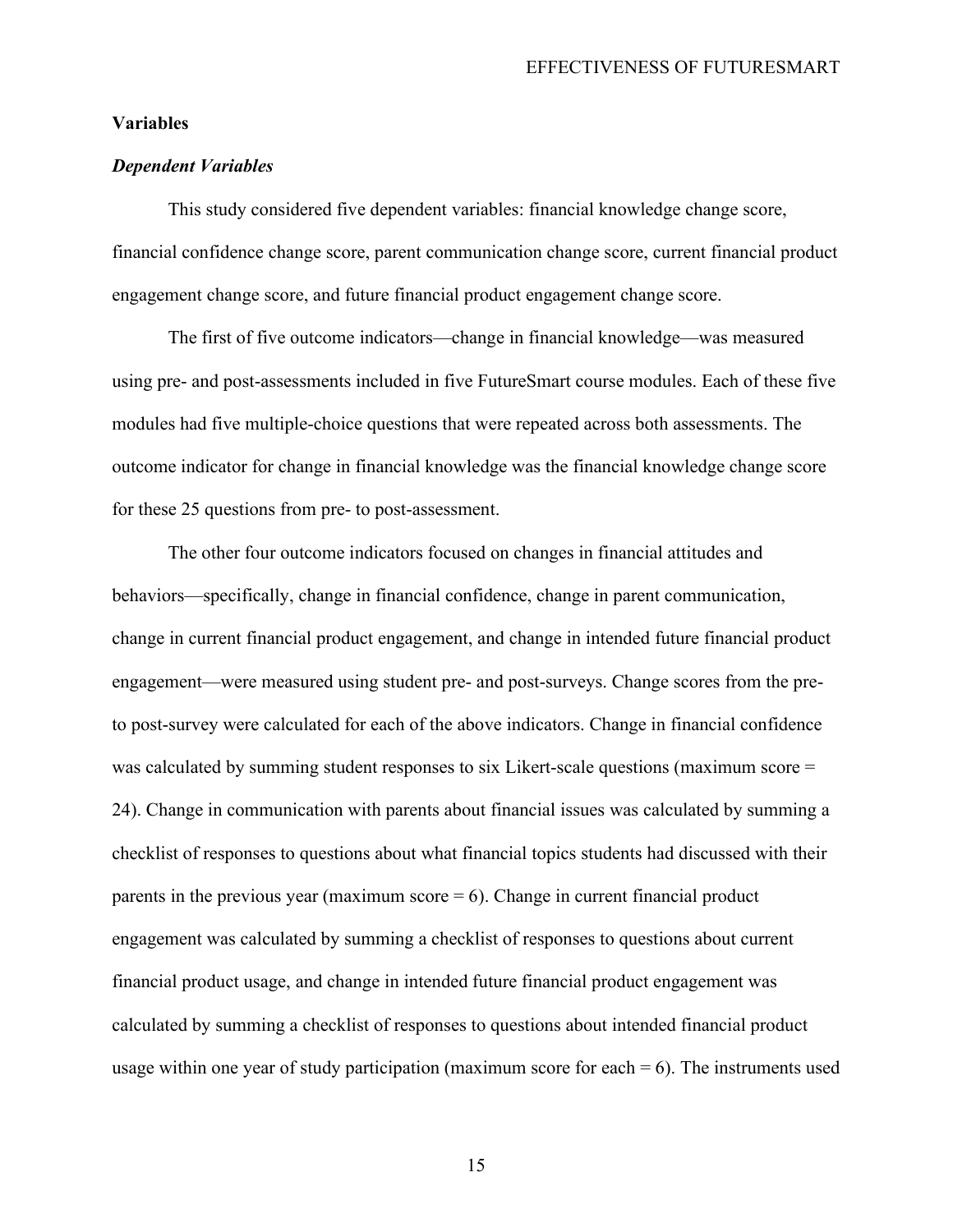to assess financial confidence, communication with parents, and current and intended future engagement with financial products are available from the authors upon requests.

#### *Independent Variables*

This study included the following independent variables: training level, teaching experience, grade level, course type, pacing student, pacing teacher, timing teacher, free or reduced-price lunch (FRL), English language learner (ELL), state mandates, gender, race/ethnicity, and parent education. These factors were grouped into two categories: those related to program implementation and those related to participant demographics.

**Program Implementation Factors.** A total of 10 program implementation factors considered to be under the teachers' or administrators' control when either implementing the program or making administrative decisions affecting the class and program implementation, respectively, were included. Four implementation factors were based on the teachers' responses to an online survey administered at the end of the study: teacher training (training level), duration of teaching experience (teaching experience), grade level, and course type for each class randomized into the study. Training level indicated the highest level of education that teachers had completed: bachelor's, master's, or certificate of advanced graduate study (CAGS)/doctorate. Teaching experience indicated the number of years teachers had been a teacher in Grades K–12: 5 or less, 6–10, 11–20, or more than 20. Teachers indicated the course type for each of their classes in the study by choosing from a list of 13 options, and their responses were grouped into three main course types: quantitative (computers or technology, economics or personal finance, mathematics, and science), qualitative (civics or government, English or language arts, family and consumer science, history, homeroom, physical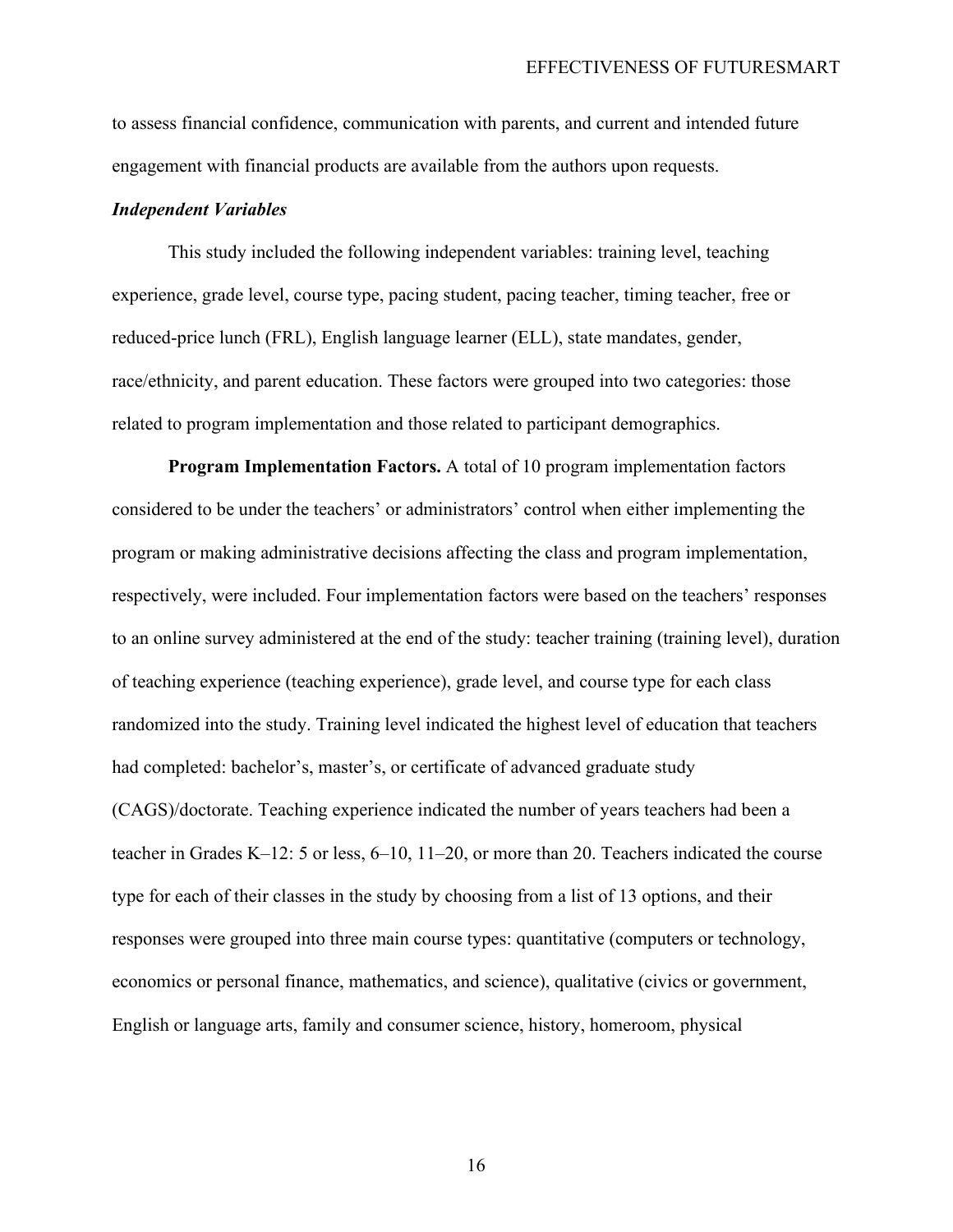education/health, social studies, afterschool program, or other—teachers were asked to specify), and career and technical education.

Three of the factors related to program implementation were based on data from the student assessments. Student pacing (pacing student) indicated the number of weeks a student took from the start of the first pre-assessment to the completion of the last post-assessment and was categorized as 2 weeks (14 days) or less, more than 2 weeks and 4 weeks (28 days) or less, and more than 4 weeks. We assumed that the category of pacing student with the largest number of students was indicative of a teacher's pacing. As such, teacher pacing (pacing teacher), in weeks, was calculated as the average (mode) student pacing for the class. Defined in this way, pacing was considered to be both under the teacher's control and responsive to the student's ability to complete the tasks flexibly and therefore necessitated the inclusion of two variables (i.e., pacing student and pacing teacher). Timing (timing teacher), a teacher-controlled factor, referred to the trimester (August–November, December–March) when a class completed the student pre-survey, which was the first study activity for both treatment and control groups.

The final three program implementation factors included the percentage of students reported by the school as being eligible for the FRL program, obtained from district websites and school personnel; the percentage of ELLs in the school, obtained from EVERFI; and the level of middle school financial literacy mandate(s) in the student's state (state mandate). In order to determine the status of state financial literacy mandates for middle school students, we reviewed mandates from each state. In reviewing the American Financial Services Association Education Foundation's (AFSAEF, 2018) state pages, the *Survey of the States* by the Council for Economic Education (2018), and summaries of each state's financial literacy legislation and department of education curriculum standards, we found that 45 states had some mandatory standards for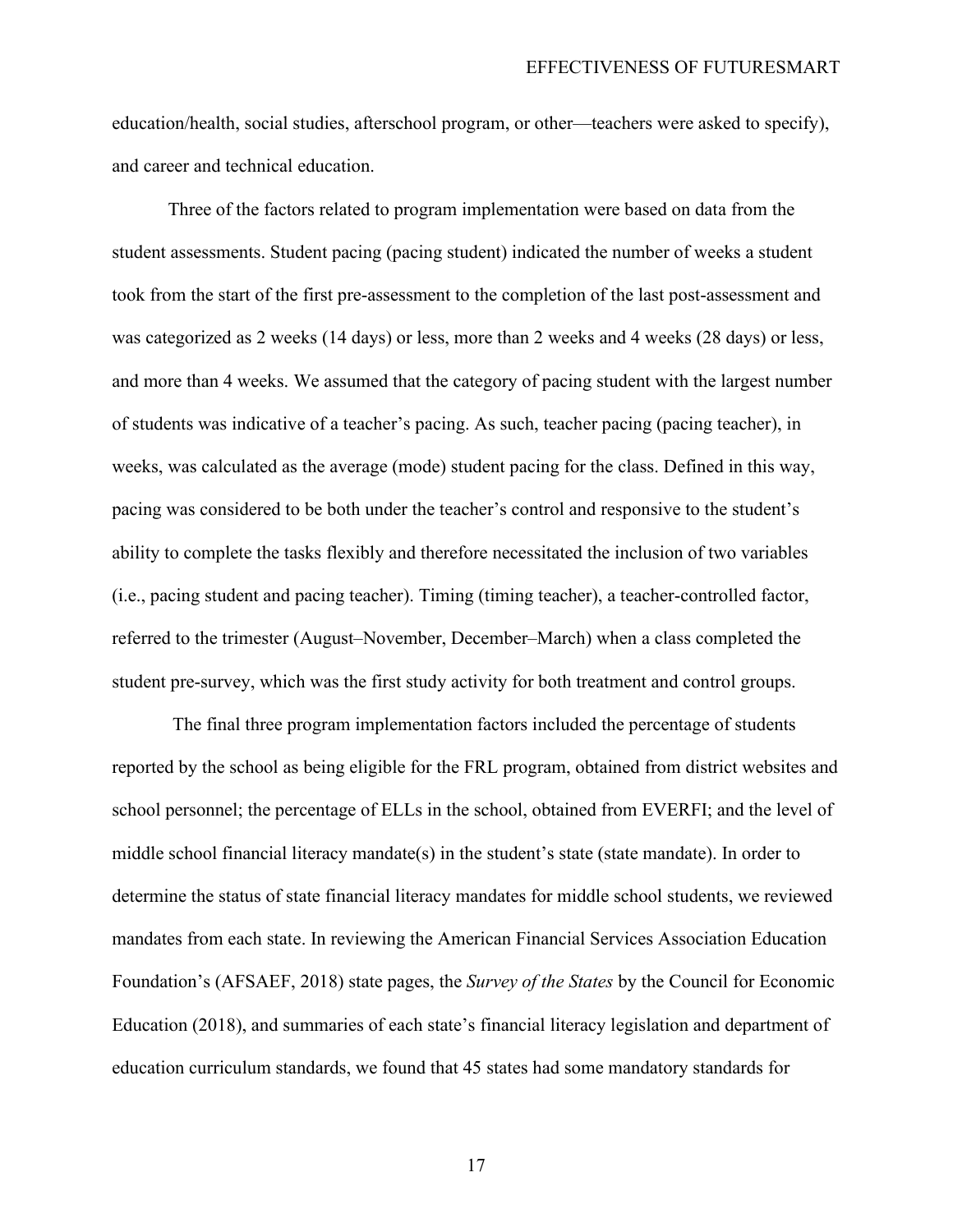financial education as of 2016. However, because states vary in the extent and scope of their mandates, we assigned states to two categories: "no standard" or "some standard." States with "no standard" do not have middle school personal financial literacy standards. States with "some standard" either (a) have made deliberate steps to incorporate personal financial literacy into their standards at the middle school level and are currently using those standards, (b) are in the process of adopting standards, or (c) have voluntary personal financial literacy standards that can be used in middle school. As a result, of the 16 states represented in the study sample, four were in the "no standard" category (i.e., California, Connecticut, Delaware, and Mississippi), and 12 were in the "some standard" category (i.e., Florida, Georgia, Idaho, Indiana, Michigan, Minnesota, North Carolina, New York, Texas, Virginia, Washington, and Wisconsin). Eleven states had one teacher in the study, California had two teachers, and Mississippi, North Carolina, and Texas each had three teachers. No school had more than one teacher in the study.

**Demographic Factors.** Three student demographic factors were included in the analysis: gender (i.e., male, female, other), race/ethnicity (i.e., Black/African American [non-Hispanic], White/Caucasian [non-Hispanic], Hispanic/Latino, Asian/Pacific Islander, Native American Indian/Native Alaskan, other, prefer not to answer), and highest level of education of any parent/guardian (parent education; i.e., middle/junior high school, some high school, high school grad/GED, technical school, some college, college graduate, graduate/professional degree).

#### **Data Analysis**

Multi-level mixed-effect regression analyses were conducted to assess the impact of participation in FutureSmart on five student outcomes—financial knowledge, financial confidence, parent communication, current financial engagement, and future financial engagement—where students were nested within teachers. Multiple covariates were included to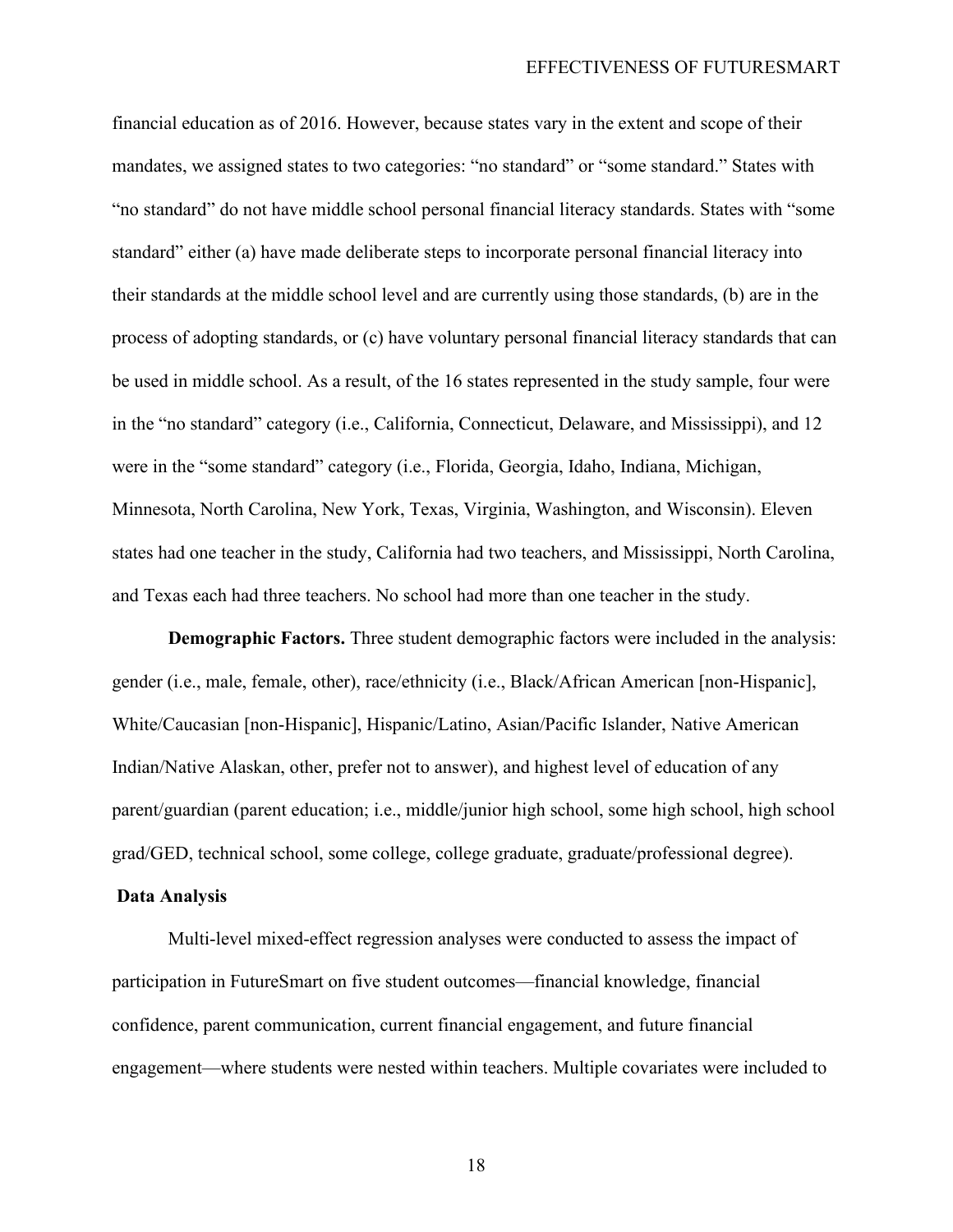minimize potential for bias, including student demographic factors, course type, teacher training level, teaching experience, financial literacy state mandates, grade level, FRL %, and ELL %. This approach allowed for the examination of (a) whether one or more of the teacher factors accounted for a significant portion of the variance in student growth, and (b) differences in changes from the pre- to post-assessment across student subgroups. While the intraclass correlation coefficients for all models were very small (ICC < .01), Huang (2018) advised that it is best practice not to ignore the clustering effect but, rather, to account for it using multi-level mixed-effect regression analysis. Doing so yields a better estimate of the probability of Type I error.

#### *Description of Modeling Procedures*

For each of the five outcomes of interest, a mixed-effects regression model was developed to assess the impact of the intervention. The unit of analysis was students (Level 1); students were nested within teachers (Level 2). The following equation represents the general modeling procedure:

$$
Y_{ij} = \beta_0 + \beta_1(treatment_{ij}) + \beta_2(timing teacher_{ij}) + \beta_3(pacing teacher_{ij}) + \beta_4(state
$$
  

$$
mandates_{ij}) + \beta_5(training level_{ij}) + \beta_6(teaching experience_{ij}) + \beta_7(course type_{ij}) +
$$
  

$$
\beta_8(grade level_{ij}) + \beta_9(FRL_{ij}) + \beta_{10}(ELL_{ij}) + \beta_{11}(Timing teacher_{ij} \times Pacing teacher_{ij}) +
$$
  

$$
\beta_{12}(Timing teacher_{ij} \times Treatment_{ij}) + \beta_{13}(Pacing teacher_{ij} \times Treatment_{ij}) + \beta_{14}(State
$$
  

$$
mandates_{ij} \times Treatment_{ij}) + \beta_{15}(Training level_{ij} \times Treatment_{ij}) + \beta_{16}(Teacher
$$
  

$$
experience_{ij} \times Treatment_{ij}) + \beta_{17}(Course type_{ij} \times Treatment_{ij}) + \beta_{18}(FRL_{ij} \times
$$
  

$$
Treatment_{ij}) + \beta_{19}(ELL_{ij} \times Treatment_{ij}) + \beta_{20}(pacing student_{ij}) + \beta_{21}(gender_{ij}) +
$$
  

$$
\beta_{22}(race/ethnicity_{ij}) + \beta_{23}(parent education_{ij}) + u_{0j} + e_{ij}
$$

For  $i = 1, ..., n_j$  students, and  $j = 1, ..., n$  teachers.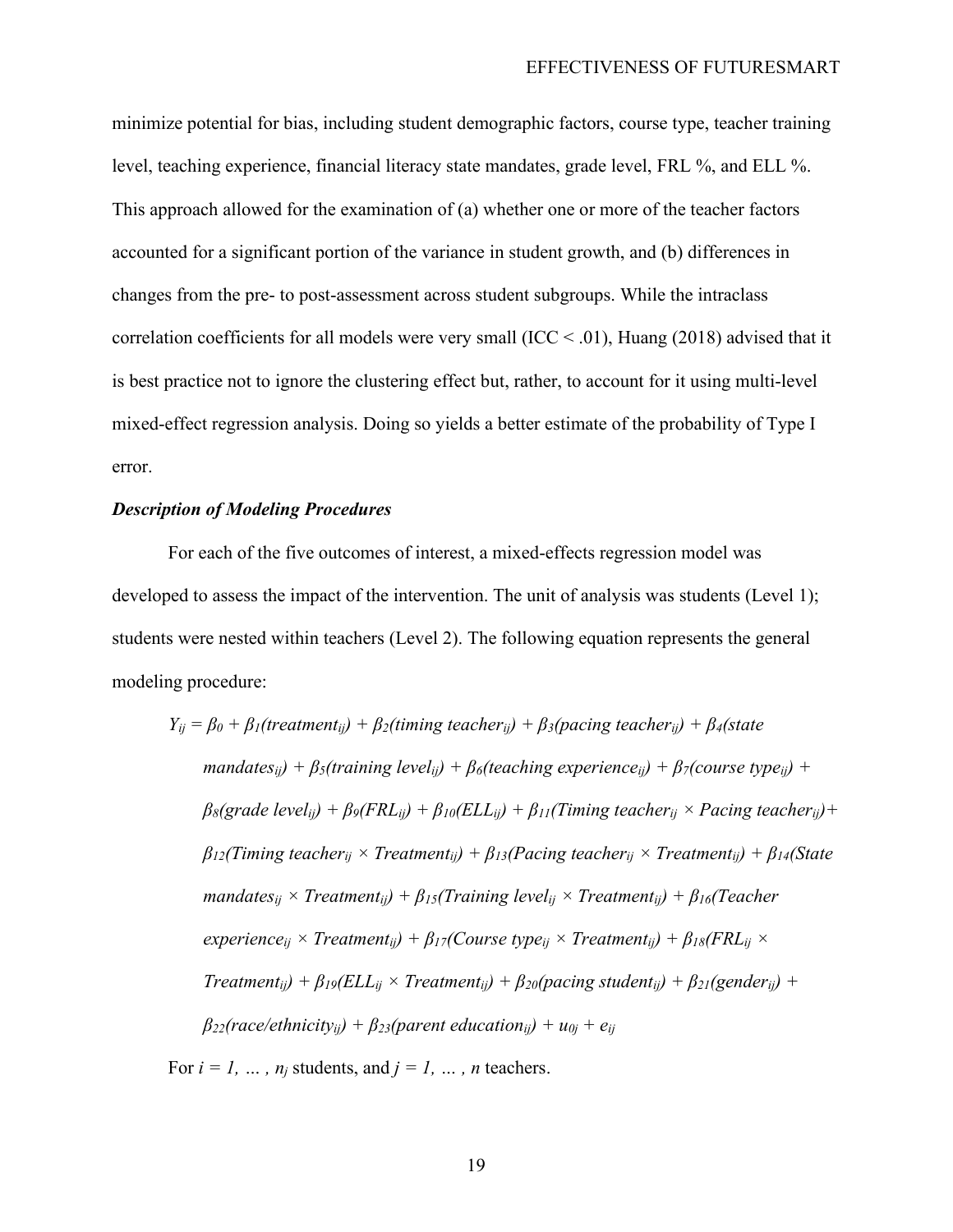Random effects were included to account for teacher and individual student effects by adding a random error term for each teacher (*ui*), and individual observations (*eij*). *β<sup>0</sup>* represents the intercept. The coefficients  $\beta_l$  through  $\beta_{23}$  represent the fixed effects of a given covariate on the outcome  $(Y_{ij})$ . We included interaction terms to capture the treatment effects of the teacher-level program implementation factors. In addition, the interaction of teacher timing and teacher pacing is included because the different times that teachers began administering the course may have necessitated different pacing needs, which in turn may have had differential effects on the outcome variables. The preceding model was refined using the likelihood ratio test to ascertain the most appropriate model.

The coefficient of greatest interest in this study was *β1,* which represented the estimated impact of the treatment on students' performance on the outcomes of interest (i.e., financial knowledge, financial confidence, parent communication, current financial engagement, and future financial engagement). All outcomes (i.e., values for *Yij*) were continuous change scores of pre- to post-assessments.

#### **Results**

#### **Descriptive Statistics**

Table 1 presents the characteristics of the students in the study. Approximately 43% and 44% of the students in the treatment and control groups were female, respectively. White students accounted for 52% of the treatment group and 43% of the control group. Hispanic/Latino students accounted for the second highest percentage of the total sample, for both treatment and control groups, with 14% and 24%, respectively. Asian students accounted for 9% of the treatment group but only 4% of the control group. Black/African American students accounted for 4% and 16% of the treatment and control groups, respectively. Thirty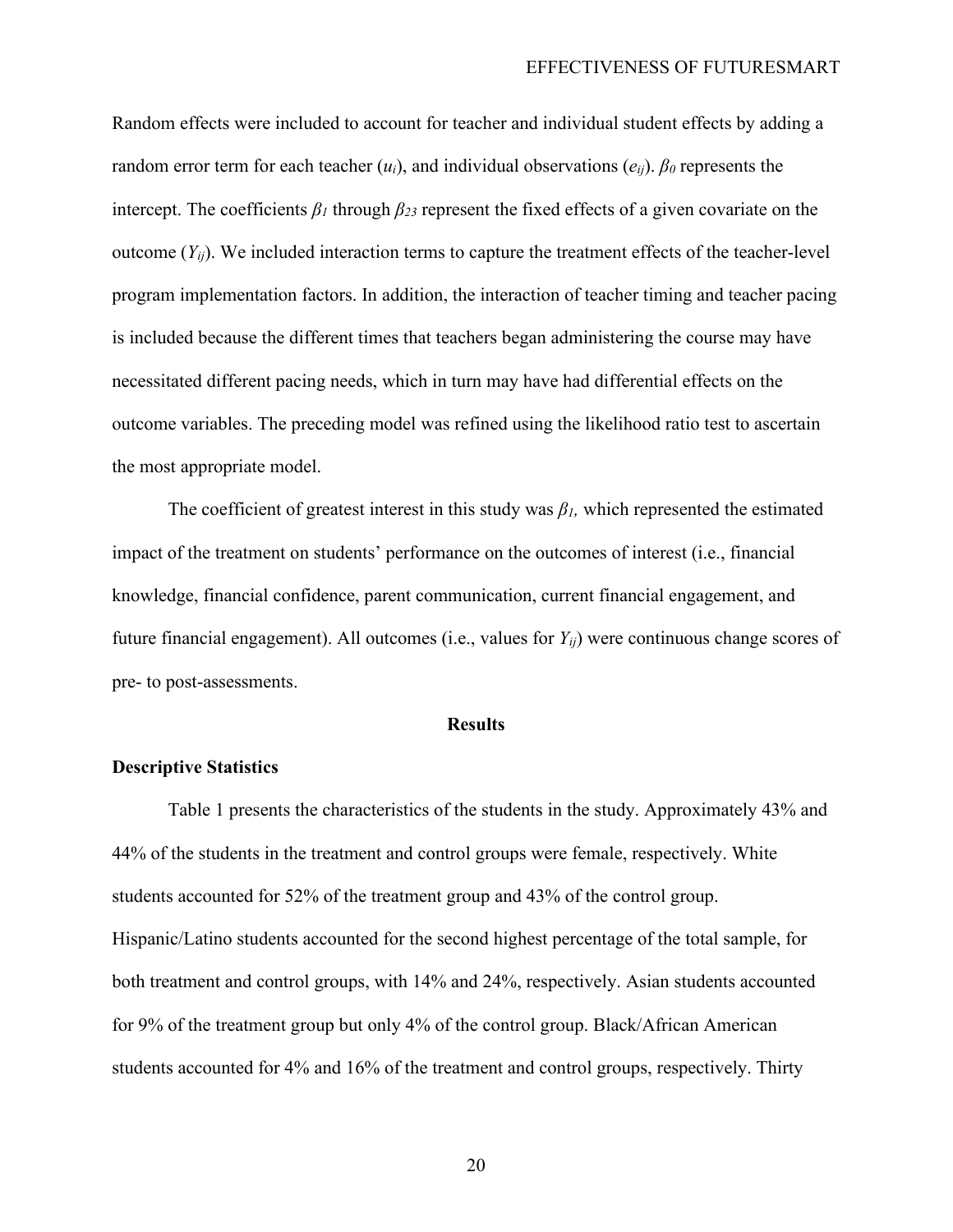percent of the overall study sample had at least one parent/guardian whose highest level of education was a high school degree. Of the students in the control group, 77% took 2 weeks or less from the time they started the first pre-assessment to the time of completion of the last postassessment (i.e., pacing student). Students in the treatment group took longer overall; only 52% had a similar pacing of 2 weeks or less.

#### [Insert Table 1]

Table 2 presents teacher variables in the study. Seventy percent of teachers taught quantitative courses. Over 60% of teachers had attained at least a master's degree. Just under half had been teaching for 11–20 years, while just over one quarter had 6–10 years of teaching experience.

#### [Insert Table 2]

Schools in our sample reported a mean of 43% of students being eligible for FRL. One quarter of the students in the sample attended a school that served 59% or more FRL-eligible students, and one quarter of the students attended a school that served 16% or less FRL-eligible students. Additionally, schools in the sample reported a mean of 14% of students being ELLs. One quarter of students attended a school that served more than 17% ELL students, and one quarter attended a school that served less than 3% ELL students. Students from states with "no standard" for middle school financial literacy accounted for 28% of the sample.

FutureSmart students (i.e., those in the treatment group) exhibited an average financial knowledge gain of 21.8 percentage points  $(SD = 16.7, \text{min} = -28, \text{max} = 68)$ . This gain was statistically significant ( $p < .001$ ) and substantial. By contrast, students participating in the control group showed an average financial knowledge gain of 1.8 percentage points (*SD* = 10.6, min = -32, max = 32). The control group's gain was also statistically significant ( $p = .01$ ) but was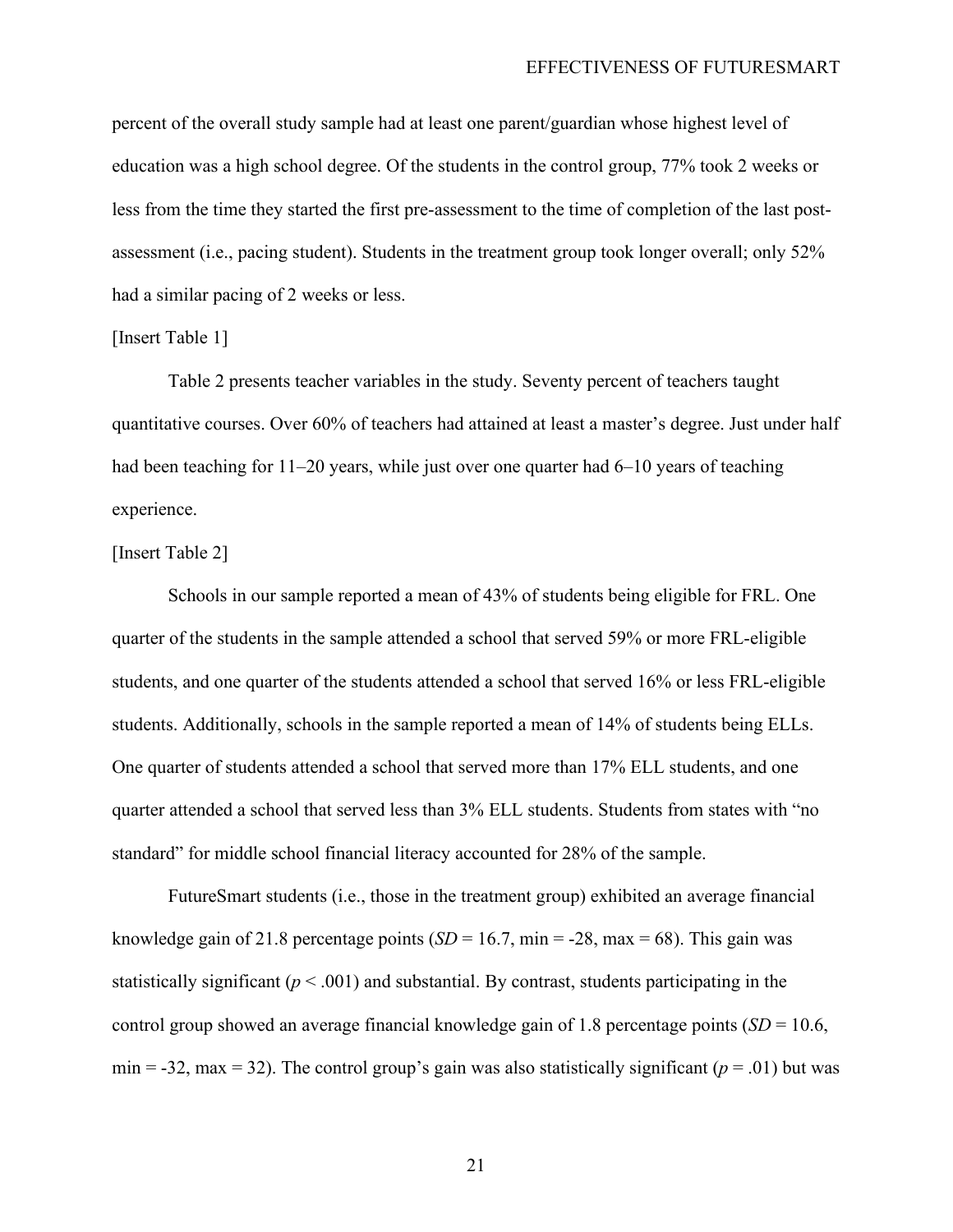not substantial. FutureSmart students demonstrated a mean pre-assessment score of 49% and a mean post-assessment score of 70.8%, while the control students demonstrated mean pre- and post-assessment scores of 44.3% and 46.1%, respectively. Overall, 89.7% of FutureSmart students exhibited a gain in financial knowledge, with 50% gaining 20 percentage points or more. Table 3 shows the financial knowledge change scores, as a percentage, for the teacher and student variables. All variables showed a lower average change score for the control group and higher average change score for the FutureSmart (treatment) group.

[Insert Table 3]

#### **Multi-Level Mixed-Effect Regression Analyses**

Multi-level mixed-effect regression analyses also showed that students who participated in FutureSmart demonstrated gains in financial knowledge (Table 4). From pre- to postassessment, financial knowledge assessment scores for FutureSmart (treatment) students increased an estimated average of 14.1 percentage points more than the scores of those in the control group ( $p = .011$ ). To determine whether a statistically significant result was educationally meaningful, our interpretation of effect sizes was consistent with Cohen's  $(1992) f^2$  values greater than or equal to 0.02, 0.15, and 0.35, representing small, medium, and large effects, respectively. The effect size associated with gains in financial knowledge was large (Cohen's  $f^2$  $= 0.40$ ). The regression analysis also showed that significant and educationally meaningful gains in financial knowledge occurred across all gender, racial/ethnic, and parent education-level groups.

[Insert Table 4]

Though students of parents/guardians from all education-level groups gained financial knowledge, changes in financial knowledge differed by group. Students with a parent/guardian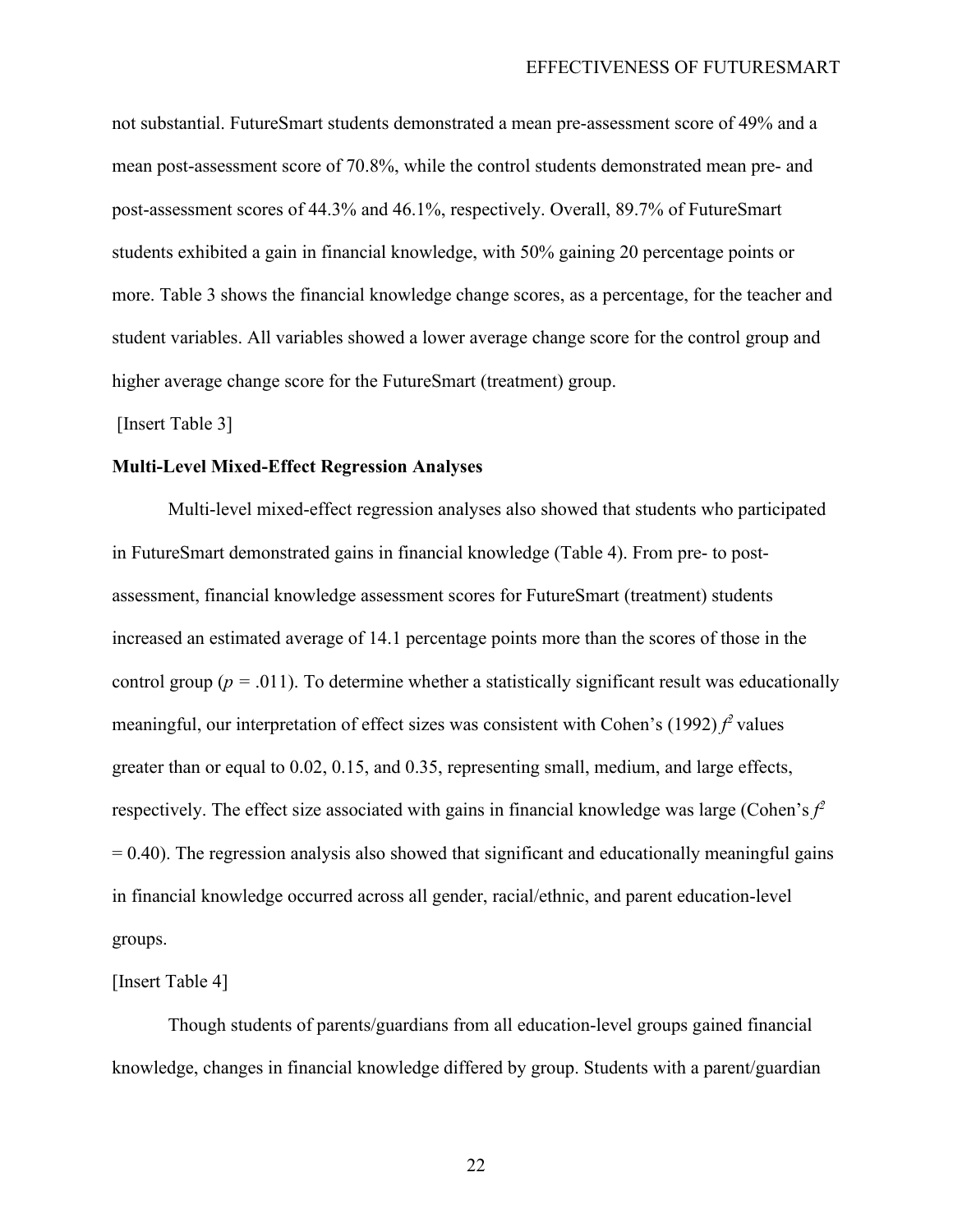who had graduated from college gained less financial knowledge than students with a parent/guardian who had completed, at most, some high school (4.1 percentage points less, *p* = .033). However, those with a parent/guardian who had graduated from college scored 8.4 percentage points higher at pre-assessment than those with a parent/guardian with the lowest education achievement level ( $p < .001$ ). Ultimately, the effect size associated with this difference in financial knowledge gains was small and not educationally meaningful (Cohen's  $f^2 = -0.004$ ).

There were no significant differences between treatment and control groups for any factors considered to be under teacher or administrator control (i.e., teacher timing, teacher pacing, training level, teacher experience, course type, or grade level). Similarly, student pacing had no statistically significant impact on financial knowledge gain scores. These findings suggest that FutureSmart participants improved their financial knowledge across a range of teacher and student implementations.

In addition to assessing changes in financial knowledge, multi-level mixed-effect regression analyses were conducted to assess changes in financial attitudes and behaviors including students' financial confidence, communication with parents, and current and intended future engagement with financial systems and products. Analyses showed no statistically significant differences between treatment and control groups for any of the financial attitude or financial behavior outcomes. The analysis results are available from the authors upon requests.

#### **Discussion, Limitations, and Implications**

Building financial knowledge places youth on a path toward financial literacy. The results of this study support our hypothesis that the FutureSmart intervention has an effect on financial knowledge. Specifically, students who participated in FutureSmart exhibited increases in financial knowledge that were statistically significant and educationally meaningful. However,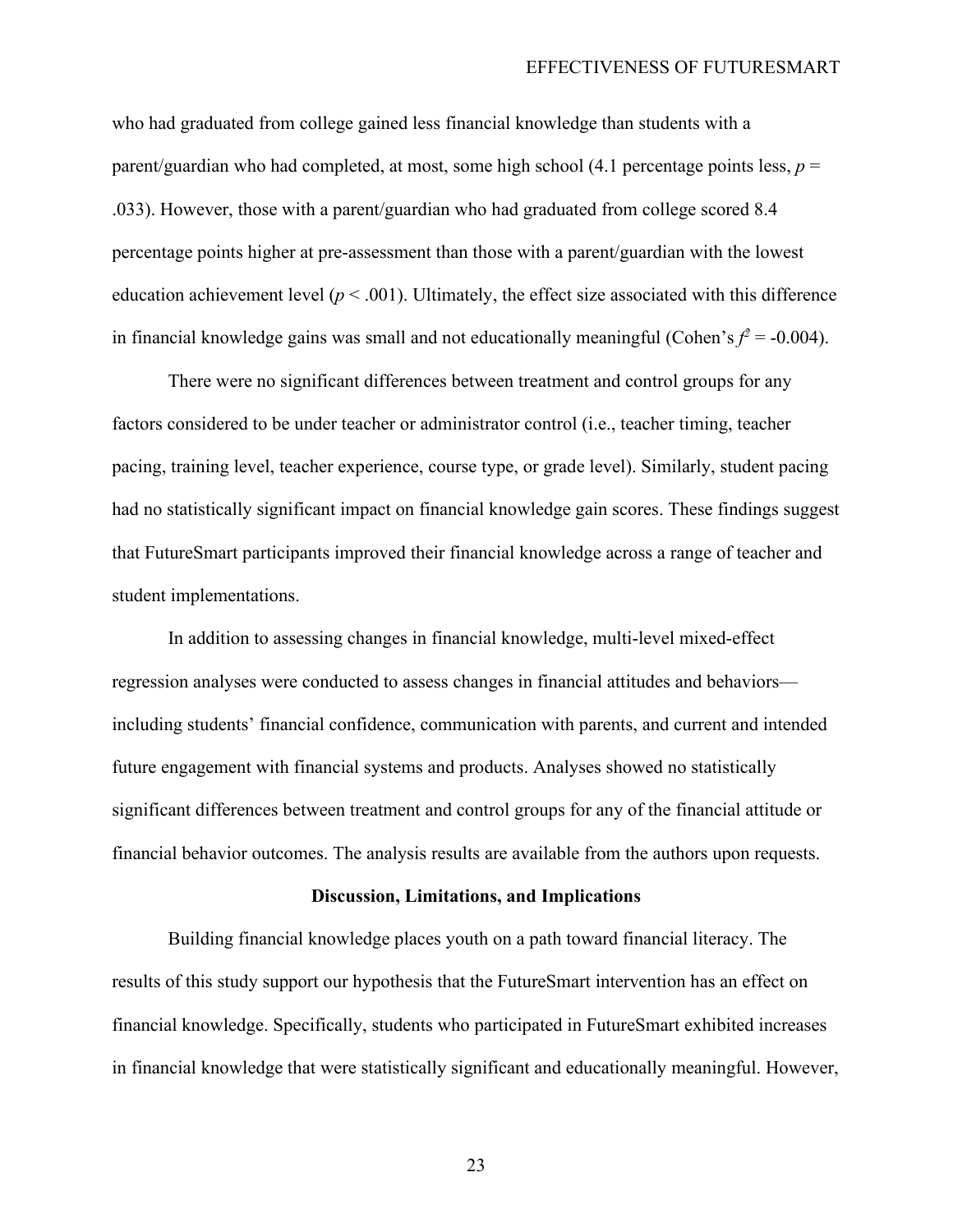the results of this study did not support our hypotheses that the FutureSmart intervention has an effect on the four financial attitude and behavior outcomes—financial confidence, communication with parents, and current and intended future engagement with financial products. Further, the results did not support our hypothesis that factors under teacher or administrator control effect student outcomes achieved with the FutureSmart intervention. Specifically, observed improvements in financial knowledge were similar for participants of different gender, race/ethnicity, and parent education level, as well as for variations in implementation that were within teacher or administrator control. As such, the applicability of FutureSmart to diverse students and varied educational environments offers notable promise for increasing foundational knowledge needed to support the financial literacy of middle school students.

Financial education is important, particularly for younger students. Knowledge and skills standards build on one another (Jump\$tart Coalition, 2017), making it clear that it is important for students to develop a firm understanding of key financial concepts in elementary and middle school before they apply that learning in "real-world" settings (Batty et al., 2015; Huston, 2010; National Association of State Boards of Education, 2006). As McCormick (2009) noted, children's understanding of personal finance develops over time, and postponing financial education is unwise for several reasons. The ideas and information that children learn about personal finance from non-school sources may be incorrect or misleading. The longer schools wait to provide personal finance education, the more likely it is that teachers will need to spend time identifying and correcting misinformation. Also, many students drop out of school before graduating from high school, so earlier education ensures that students who drop out will receive some financial education.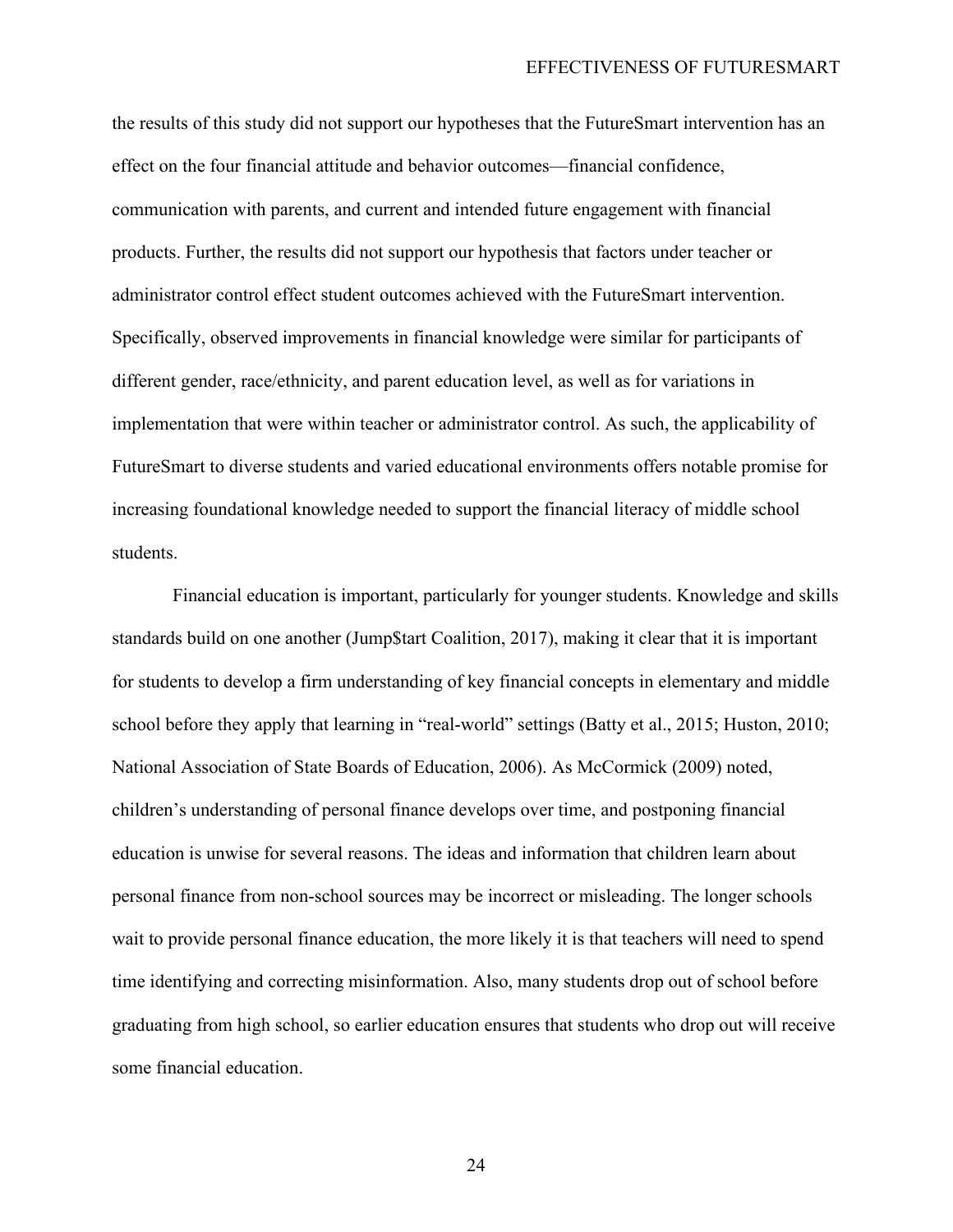FutureSmart integrates multiple evidence-based instructional techniques to impart financial knowledge, an integral component of financial literacy (Amagir et al., 2018; Jump\$tart Coalition, 2017; Suiter & Meszaros, 2005). First, although FutureSmart is a standalone course, it is designed to be incorporated into students' classroom experiences. This is important because students who participate in financial education programs in classroom settings have been shown to increase financial knowledge more than students who did not have such exposure (Batty et al., 2015). Second, to encourage sustained interest and engagement, the FutureSmart curriculum moves students through a series of activities in which they are asked to apply their learning to help a fictional town make important financial decisions. Integrating financial knowledge with hands-on activities increases students' financial literacy more than programs focusing exclusively on financial knowledge (Sherraden et al., 2011). Third, FutureSmart participants are asked to apply their financial knowledge—a key component of financial literacy (Amagir et al., 2018; Huston, 2010; McCormick, 2009)—in order to practice making financial decisions that could impact their future success and well-being. For example, in the first module of FutureSmart, students must decide how to spend money to decorate their bedroom, which entails making decisions based on their needs and wants (e.g., deciding between purchasing an alarm clock or a poster). Mandell and Klein (2007) showed that programs emphasizing the ways financial literacy is important to students' lives are more effective than those that do not.

FutureSmart is not unique in its integration of multiple instructional strategies or in its ability to increase student financial knowledge. Middle school students who participated in Junior Achievement's hands-on Finance Park activities, for instance, understood more about personal finances and the importance of education to future opportunities than students who did not participate (Junior Achievement of Central Carolinas, 2016). Similarly, participation in the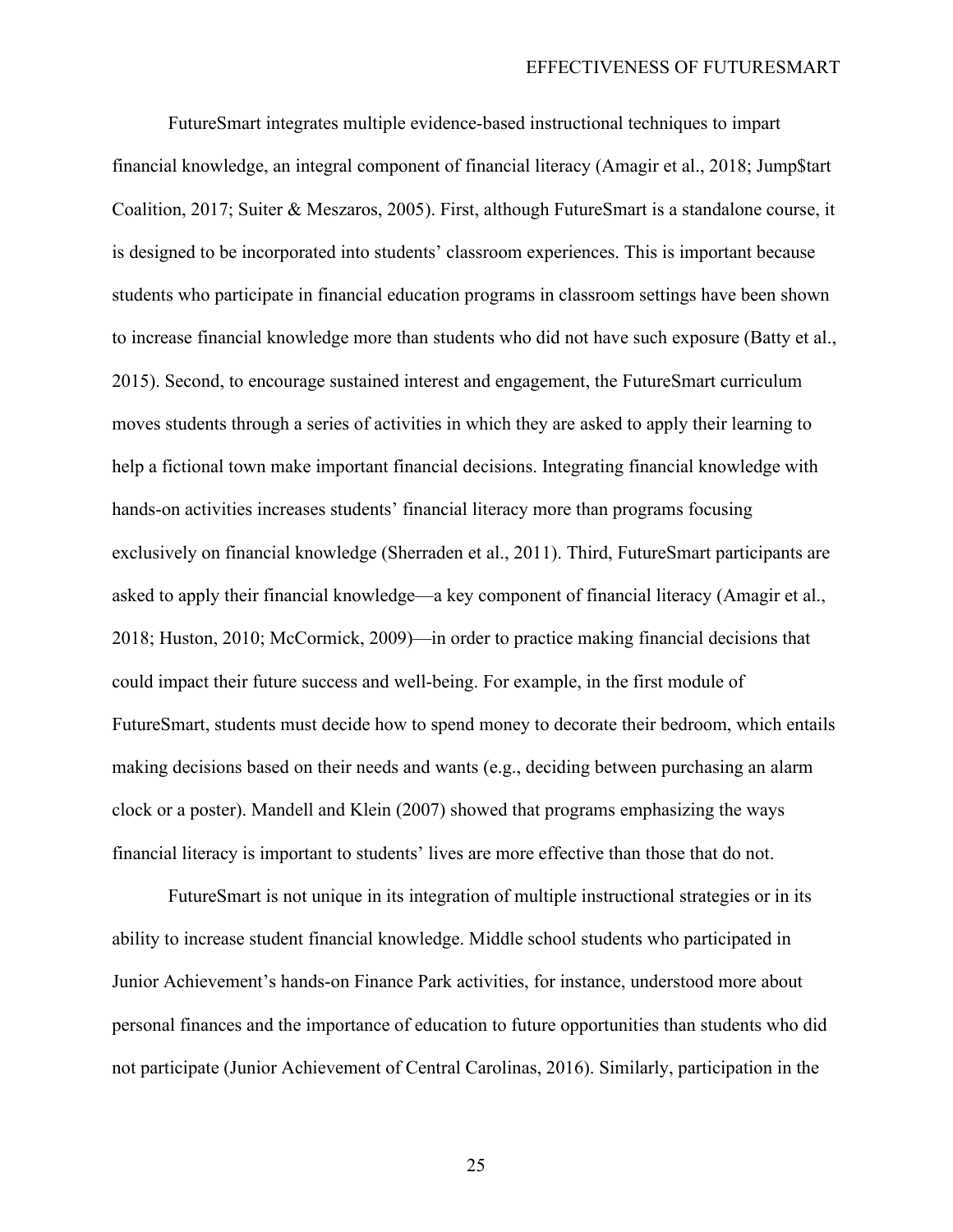Stock Market Game significantly increased the math achievement of sixth to 10th graders as well as their scores on financial literacy tests (Hinojosa et al., 2010). A unique contribution of FutureSmart among financial education programs that have been shown to increase middle school students' financial knowledge is its integration of classroom activities with online learning. Additionally, the programming and content are more accessible than many other programs since it is available for free.

Notably, FutureSmart participants in this study increased their financial knowledge but did not improve their financial attitudes or self-reported financial behaviors. While financial education may not always improve students' financial literacy, there is a growing body of evidence linking financial education to future financial behavior. Mandell and Klein (2009) found that young adults who had taken a high school course in money management were more likely to pay credit card bills on time and balance their checkbooks than those who had not taken such a course. The course takers also had less credit card debt and bounced fewer checks than non-course takers. Bernheim et al. (2001) found that adults who had taken a personal finance course in high school saved more money than adults who had not taken such a course. The current study did not assess the long-term effects of FutureSmart participation on financial knowledge, attitudes, or behaviors; that represents an opportunity for future research.

The results of this study contribute to the limited body of literature addressing the effectiveness of financial education programs for middle school students. Importantly, the study demonstrated that FutureSmart participants improved financial knowledge across a range of participant demographics and variations in program implementation. Moreover, the study evaluated a technology-based, low-cost financial literacy program that can be integrated into existing middle school curricula. Other interventions, described earlier, do not incorporate web-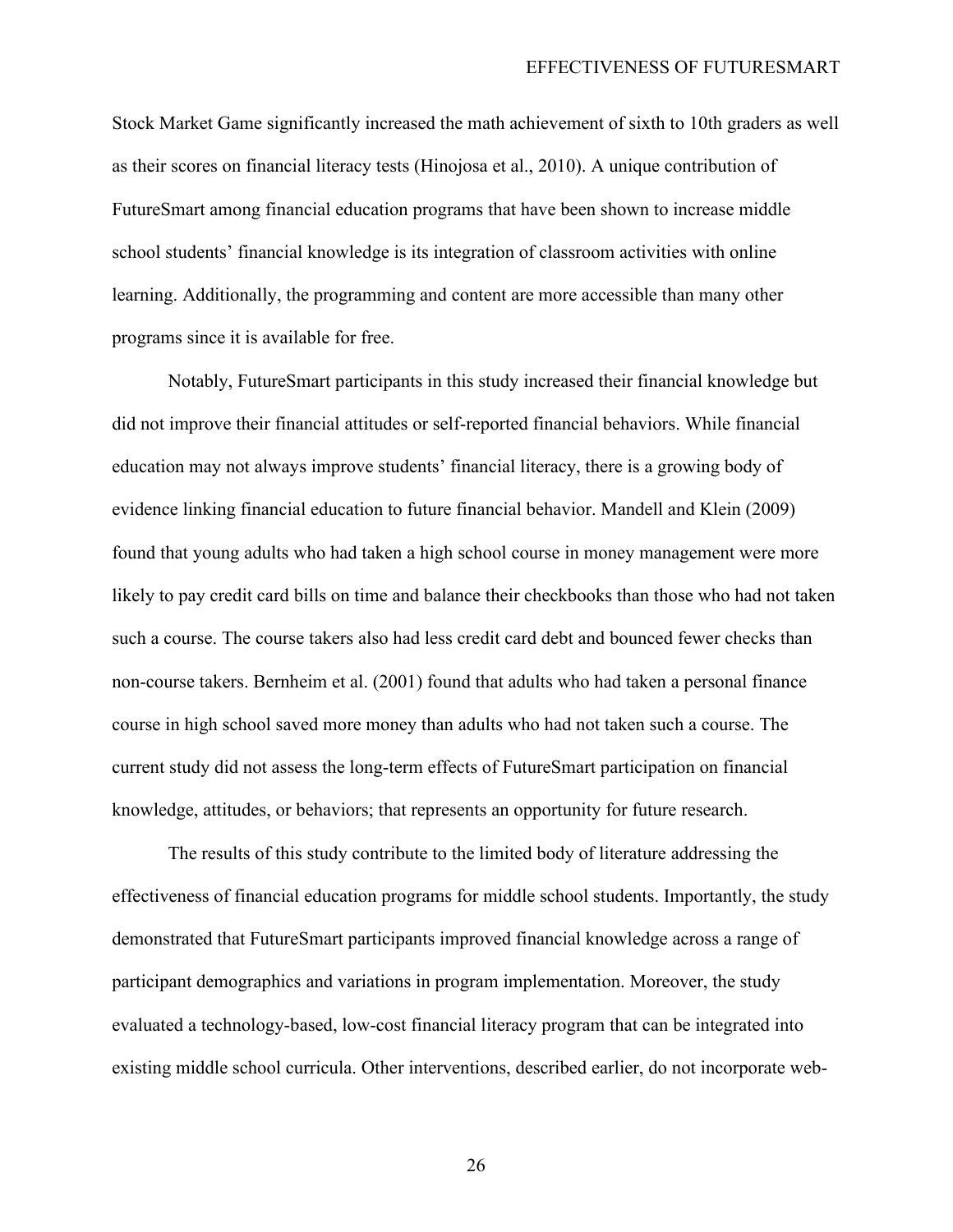based technology, concentrate on specific topics (e.g., stock trading), or are offered in environments that use specialized financial curricula (e.g., MULABE) (Amagir et al., 2018; Dituri & Marley-Payne, 2019; Foss et al., 2013; Mandell & Klein, 2009; Morgan, 2015; Schug & Hagedorn, 2004). Amagir et al. (2018) noted that middle schools receive fewer financial literacy resources (e.g., curricula, courses, targeted activities) than high schools and colleges, so it is notable that FutureSmart is available at no cost, requires only an Internet-connected device, and targets students in Grades 6–8. As interest in increasing financial knowledge continues to grow (Asarta et al., 2014; U.S. Department of the Treasury, 2015), these results could inform future research on access and equity in financial literacy interventions for middle school students.

#### **Limitations and Directions for Future Research**

This study was subject to limitations common to many quasi-experimental studies. Since teachers volunteered to participate, the sample obtained for this study may not have been fully representative of the population from which the sample was drawn. However, randomizing class assignment to treatment or control conditions reduced bias within teachers. Similarly, teachers were made aware of students' random assignment to the control or treatment group in order to actualize the appropriate protocol within each of their classrooms. As such, it is not possible to rule out the potential bias of teachers favoring students in either the treatment or the control group. Though we collected data on students' attitudes using self-reported surveys, there was no incentive for "better" attitudes, suggesting that exaggerated self-reporting was possible but unlikely. Also, there could have been variations in program implementation by teacher beyond those accounted for in the analysis (e.g., course pacing); therefore, our inability to describe these variations—to fully assess fidelity of implementation—was a limitation. Similarly, factors such as teachers' confidence and knowledge related to financial literacy were not assessed and may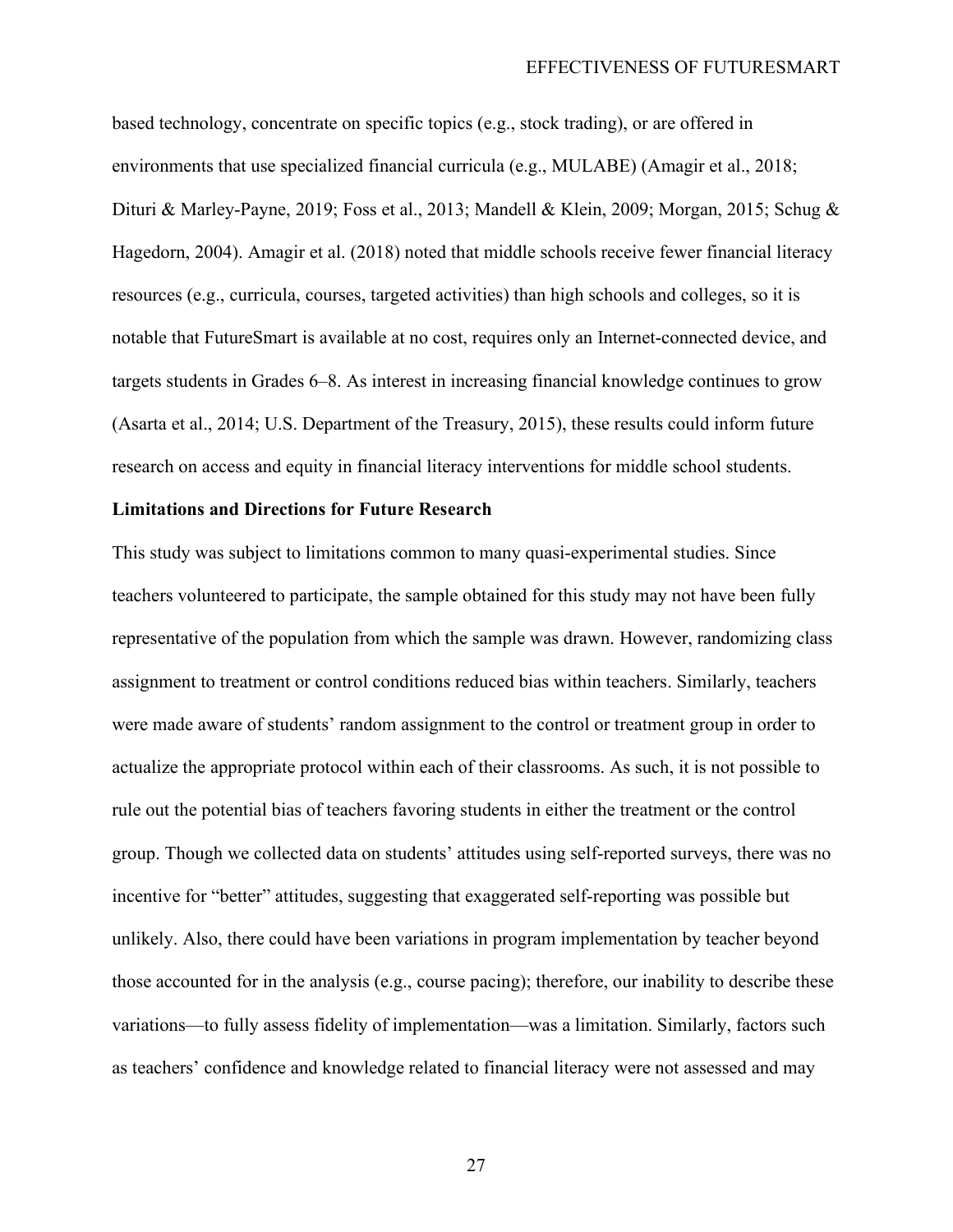have influenced student outcomes. Finally, the number of teachers and students included in this study was relatively modest. While the sample size was sufficient to detect moderate to large effects, small effects on student outcomes—if they existed—may not have been detected.

Reflecting on the study findings, we present four potential areas for future research. First, collecting measures of financial knowledge, attitudes, and behaviors over a longer period of time may offer insight into the long-term effects of FutureSmart. We did not detect changes in students' attitudes or behaviors during the relatively short period of time during which this study was conducted. Lengthening the period of study would make it possible to detect potential longterm impacts of participation on students' attitudes or behaviors. Additional research in this area could benefit stakeholders by improving the salience of financial literacy education programs. Second, although we explored a relevant set of implementation factors, future research efforts could consider additional factors (e.g., ratio of students to computers) or explore the factors in different ways (e.g., level of teacher experience teaching financial literacy). Third, by conducting a detailed investigation of school characteristics (e.g., percentage of ELLs and students from families with low income, percentage of new teachers, access to technology), future studies could investigate the impact of FutureSmart within specific contexts, like Title I schools. Finally, further research is needed to understand if and how FutureSmart could be combined with other interventions to serve as an effective long-term approach to financial education in the service of achieving financial literacy.

#### **Implications**

The findings from this study offer additional evidence that financial education programs can positively impact financial knowledge for middle school students—an important step in developing financial literacy. Equally important, the results showed that FutureSmart effectively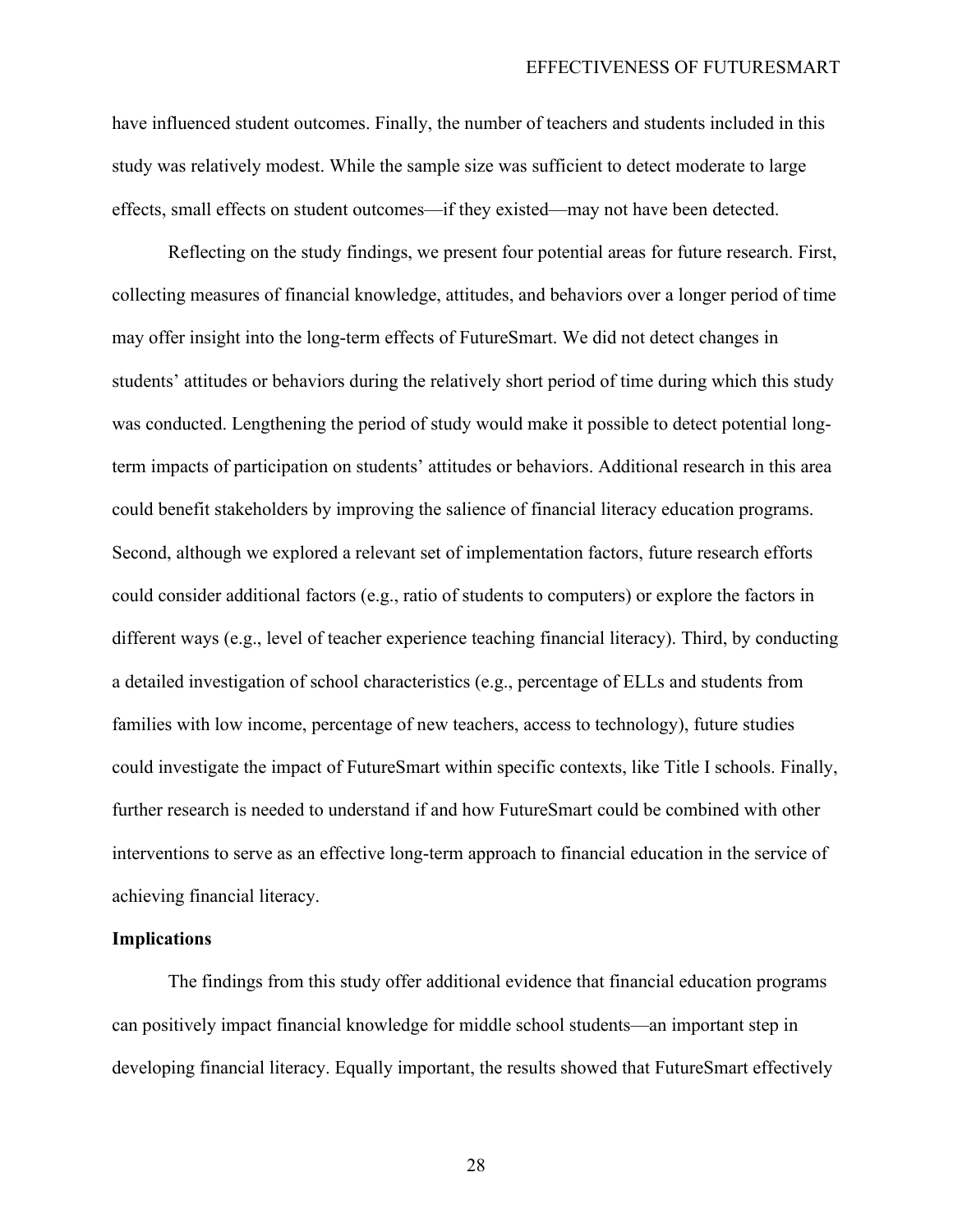increased financial knowledge for a broad array of students and that reasonable variations in the implementation of the intervention did not negatively impact those results. While previous studies primarily explored the efficacy of interventions that are offered offline, the findings of this study demonstrate that financial education programs offered online can improve financial knowledge.

The results of this research complement those of previous studies in suggesting that financial education can have positive effects on financial knowledge (Bernheim et al., 2001; Bhattacharya et al., 2016; Mandell & Klein, 2009). Because this study did not include a third point of measurement, it is not possible to determine if FutureSmart participants maintained postintervention knowledge gains over time, or if the intervention had any effect on their future financial attitudes or behaviors. As Ammerman and Stueve (2019) noted, the path to financial well-being begins in childhood, with effective financial education. The fundamental implication of this research is that FutureSmart effectively conveys financial knowledge to middle school students, contributing to a foundation for future financial well-being.

These findings have broader implications for the field of financial education. There is evidence that middle school teachers may incorporate FutureSmart into their courses costeffectively, without undue consideration for variations in implementation or class composition. The findings from this study may also inform the activities of financial educators and practitioners, providing additional evidence that early financial education can: (a) improve financial knowledge; (b) provide a foundation for future financial literacy; and (c) increase awareness that a free, online, co-curricular resource—FutureSmart—is available to help meet that need.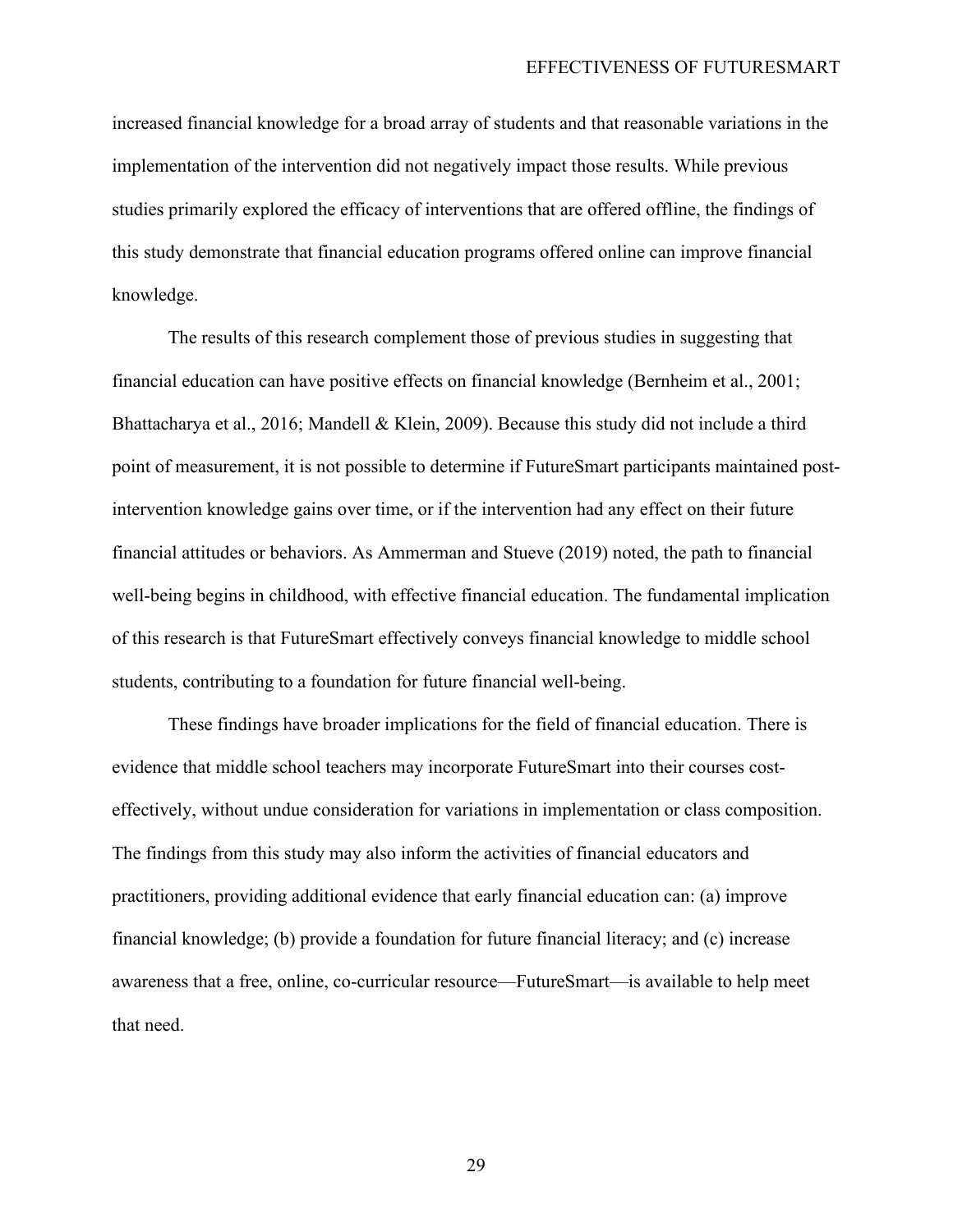#### **References**

- Amagir, A., Groot, W., Brink, H. M., & Wilschut, A. (2018). A review of financial-literacy education programs for children and adolescents. *Citizenship, Social and Economics Education*, *17*(1), 56–80. http://doi.org/10.1177/2047173417719555
- American Financial Services Association Education Foundation. (2018). *State standards interactive map*. http://afsaef.org/MoneySKILL/State-Standards-Interactive-Map
- Ammerman, D. A., & Stueve, C. (2019). Childhood financial socialization and debt-related financial well-being indicators in adulthood. *Journal of Financial Counseling and Planning*, *30*(2), 213–230. http://doi.org/10.1891/1052-3073.30.2.213
- Asarta, C. J., Hill, A. T., & Meszaros, B. T. (2014). The features and effectiveness of the Keys to Financial Success curriculum. *International Review of Economics Education, 16*, 39–50. http://doi.org/10.1016/j.iree.2014.07.002
- Batty, M., Collins, J. M., & Odders-White, E. (2015). Experimental evidence on the effects of financial education on elementary school students' knowledge, behavior, and attitudes. *Journal of Consumer Affairs*, *49*, 69–96. http://doi.org/10.1111/joca.12058
- Bernheim, B. D., Garrett, D. M., & Maki, D. M. (2001). Education and saving: The long-term effects of high school financial curriculum mandates. *Journal of Public Economics*, *80*(3), 435–465. https://www.nber.org/papers/w6085
- Bhattacharya, R., Gill, A., & Stanley, D. (2016). The effectiveness of financial literacy instruction: The role of individual development accounts participation and the intensity of instruction. *Journal of Financial Counseling and Planning*, *27*(1), 20–35. http://dx.doi.org/10.1891/1052-3073.27.1.20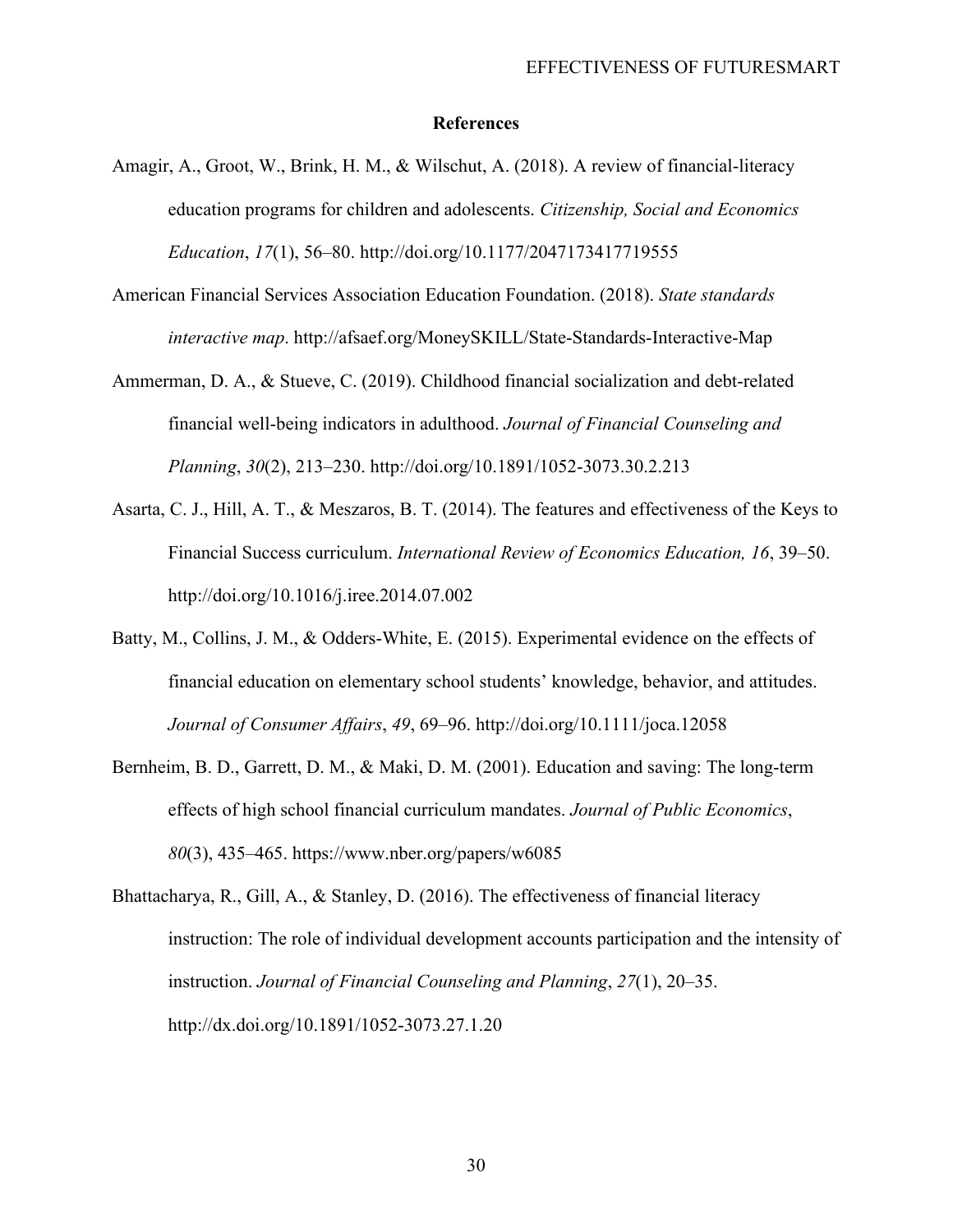Chambers, R. G., Asarta, C. J., & Farley-Ripple, E. N. (2019). Gender, parental characteristics, and financial knowledge of high school students: Evidence from multicountry data. *Journal of Financial Counseling and Planning*, *30*(1), 97–109. https://doi.org/10.1891/1052-3073.30.1.97

- Cohen, J. (1992). A power primer. *Psychological Bulletin, 112*(1), 155–159. https://doi.org/10.1037/0033-2909.112.1.155
- Council for Economic Education. (2018). *Survey of the states: Economic and personal finance education in our nation's schools.* https://www.councilforeconed.org/wpcontent/uploads/2018/02/2018-SOS-Layout-18.pdf
- Deenanath, V., Danes, S. M., & Jang, J. (2019). Purposive and unintentional family financial socialization, subjective financial knowledge, and financial behavior of high school students. *Journal of Financial Counseling and Planning*, *30*(1), 83–96. https://doi.org/10.1891/1052-3073.30.1.83
- Dituri, P., Davidson, A., & Marley-Payne, J. (2019). Combining financial education with mathematics coursework: Findings from a pilot study. *Journal of Financial Counseling and Planning*, *30*(2), 313–322. https://doi.org/10.1891/1052-3073.30.2.313
- Durham, R. E. (2016). *Stocks in the future: An examination of participant outcomes in 2014–15*. Baltimore Education Research Consortium.

https://files.eric.ed.gov/fulltext/ED570527.pdf

EVERFI. (2018a). *FutureSmart: Kickstart students' financial literacy*. https://everfi.com/offerings/listing/futuresmart/

EVERFI. (2018b). *FutureSmart*. https://everfi.com/wp-content/uploads/2018/01/ FutureSmart\_Info.pdf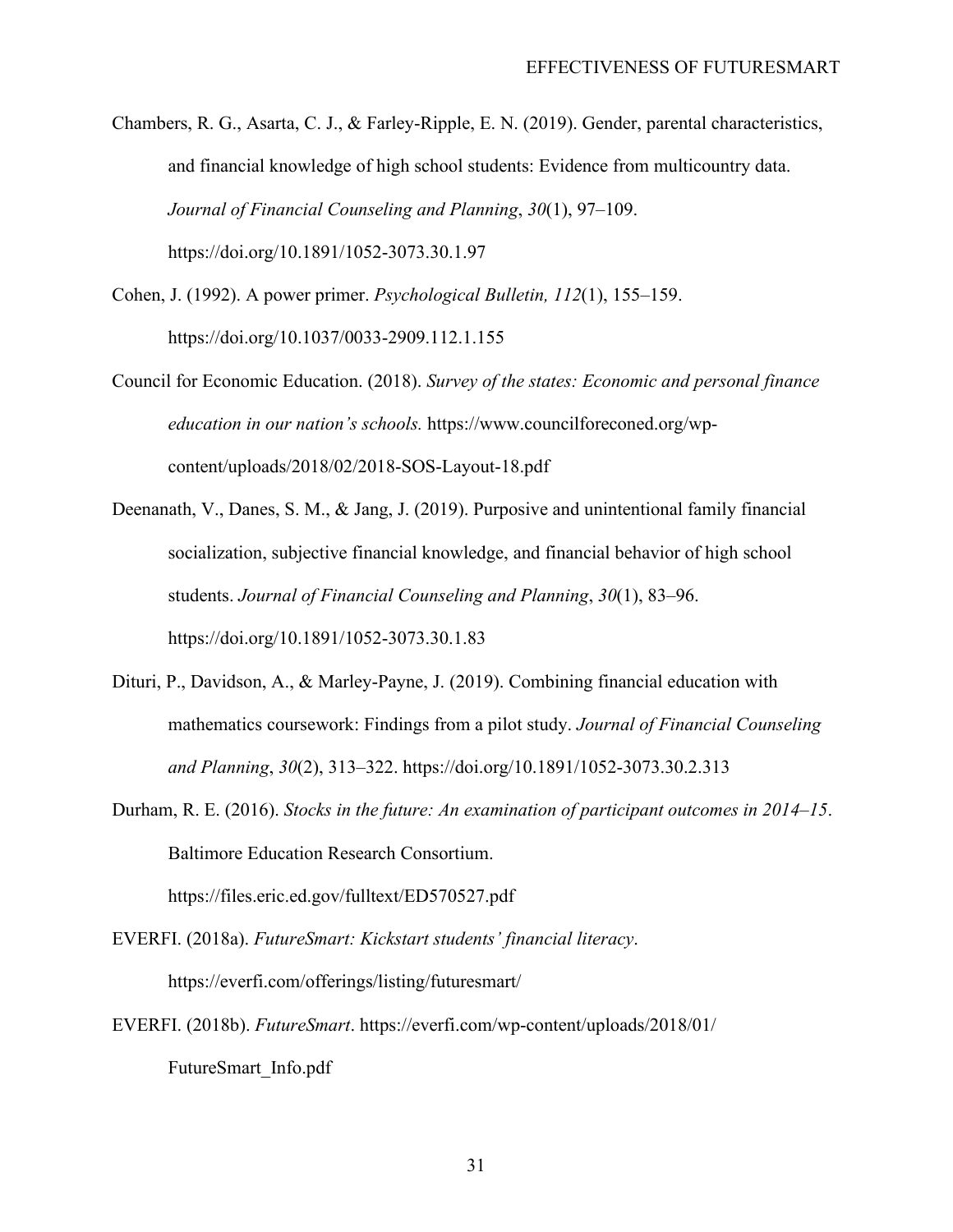Foss, E., Guha, M. L., Papadatos, P., Clegg, T., Yip, J., & Walsh, G. (2013). Cooperative inquiry extended: Creating technology with middle school students with learning differences. *Journal of Special Education Technology*, *28*(3), 33–46. https://doi.org/10.1177/016264341302800303

- Hinojosa, T., Miller, S., Swanlund, A., Hallberg, K., Brown, M., & O'Brien, B. (2010). *The impact of the Stock Market Game on financial literacy and mathematics achievement: Results from a national randomized controlled trial*. Society for Research on Educational Effectiveness. https://files.eric.ed.gov/fulltext/ED513109.pdf
- Huang, F. L. (2018). Multilevel modeling myths. *School Psychology Quarterly*, *33*(3), 492–499. https://doi.org/10.1037/spq0000272
- Huston, S. J. (2010). Measuring financial literacy. *Journal of Consumer Affairs*, *44*(2), 296–316. https://doi.org/10.1111/j.1745-6606.2010.01170.x
- Jump\$tart Coalition for Personal Financial Literacy. (2017). *National standards in K–12 personal finance education.* https://www.jumpstart.org/what-we-do/support-financialeducation/standards/
- Junior Achievement of Central Carolinas. (2016). *JA Finance Park*. https://www.juniorachievement.org/documents/20009/133368/JA%20Finance%20Park% 20Evaluation%20Report
- Kasman, M., Heuberger, B., & Hammond, R. (2018). *A review of large scale youth financial literacy education policies and programs*. The Brookings Institution. https://www.brookings.edu/wp-content/uploads/2018/10/ ES\_20181001\_Financial-Literacy-Review.pdf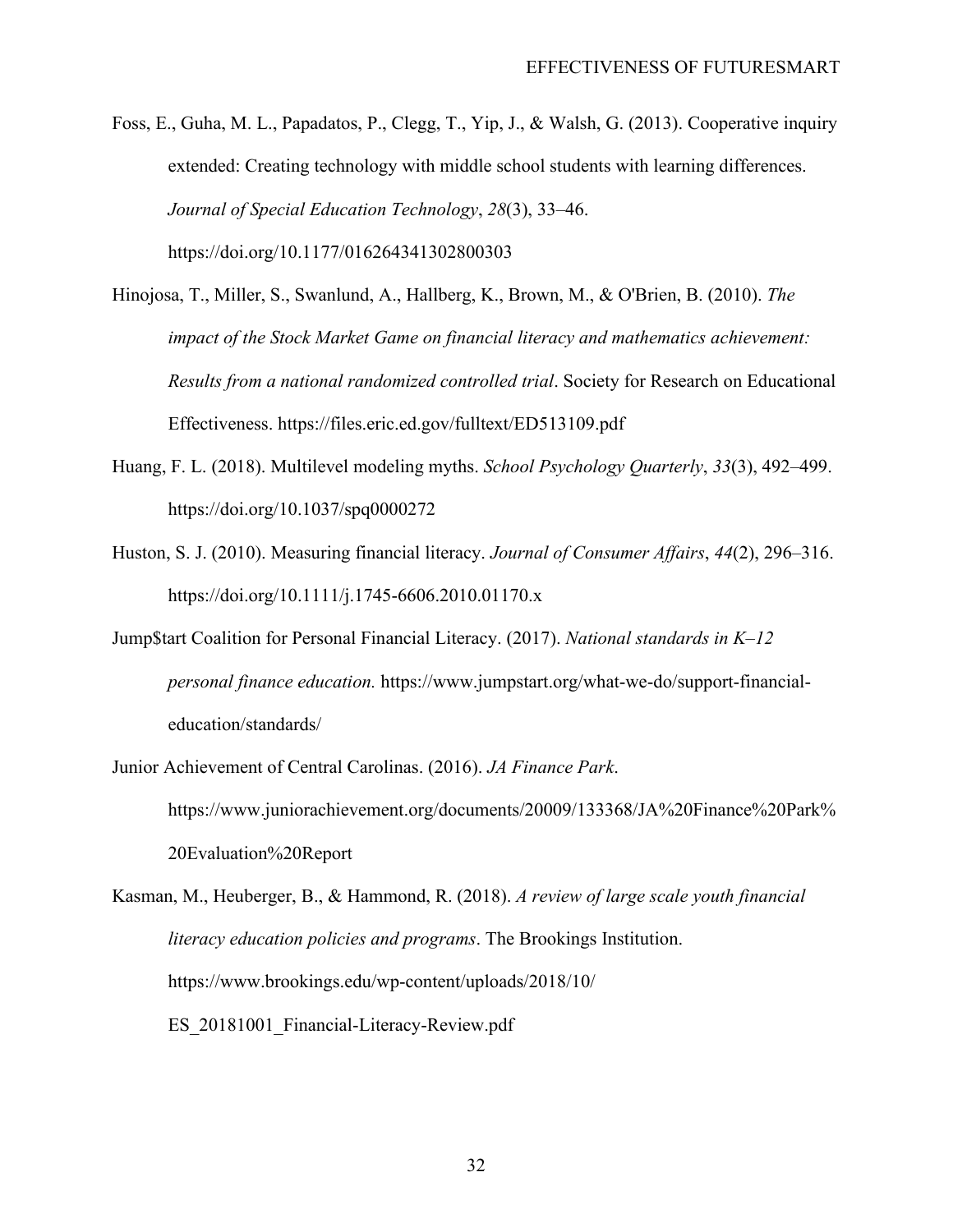- Kulo, V. & Bodzin, A. (2013). The impact of a geospatial technology-supported energy curriculum on middle school students' science achievement. *Journal of Science Education and Technology*, *22*(1), 25–36. https://www.learntechlib.org/p/113559/
- Lührmann, M., Serra-Garcia, M., & Winter, J. (2014). Teaching teenagers in finance: Does it work*? Journal of Banking and Finance*, *54*, 160–174*.*
- Lynch, R. A., Steen, M. D., Pritchard, T. J., Buzzell, P. R., & Pintauro, S. J. (2008). Delivering food safety education to middle school students using a web-based, interactive, multimedia, computer program. *Journal of Food Science Education*, *7*(2), 35–42. https://doi.org/10.1111/j.1541-4329.2007.00046.x
- Mandell, L., & Klein, L. (2007). Motivation and financial literacy. *Financial Services Review*, *16*, 106–116. http://citeseerx.ist.psu.edu/viewdoc/download;jsessionid=D4B327419572F766138902D7

4BDDFC0B?doi=10.1.1.392.2771&rep=rep1&type=pdf

- Mandell, L., & Klein, L. S. (2009). The impact of financial literacy education on subsequent financial behavior. *Journal of Financial Counseling and Planning, 20*(1), 15–24. https://papers.ssrn.com/sol3/papers.cfm?abstract\_id=2224231
- McCormick, M. H. (2009). The effectiveness of youth financial education: A review of the literature. *Journal of Financial Counseling and Planning*, *20*(1), 70–83. https://files.eric.ed.gov/fulltext/EJ859566.pdf
- Morgan, H. (2015). Online instruction and virtual schools for middle and high school students: Twenty-first-century fads or progressive teaching methods for today's pupils. *Clearing House: A Journal of Educational Strategies, Issues and Ideas*, *88*(2), 72–76. https://www.learntechlib.org/p/159808/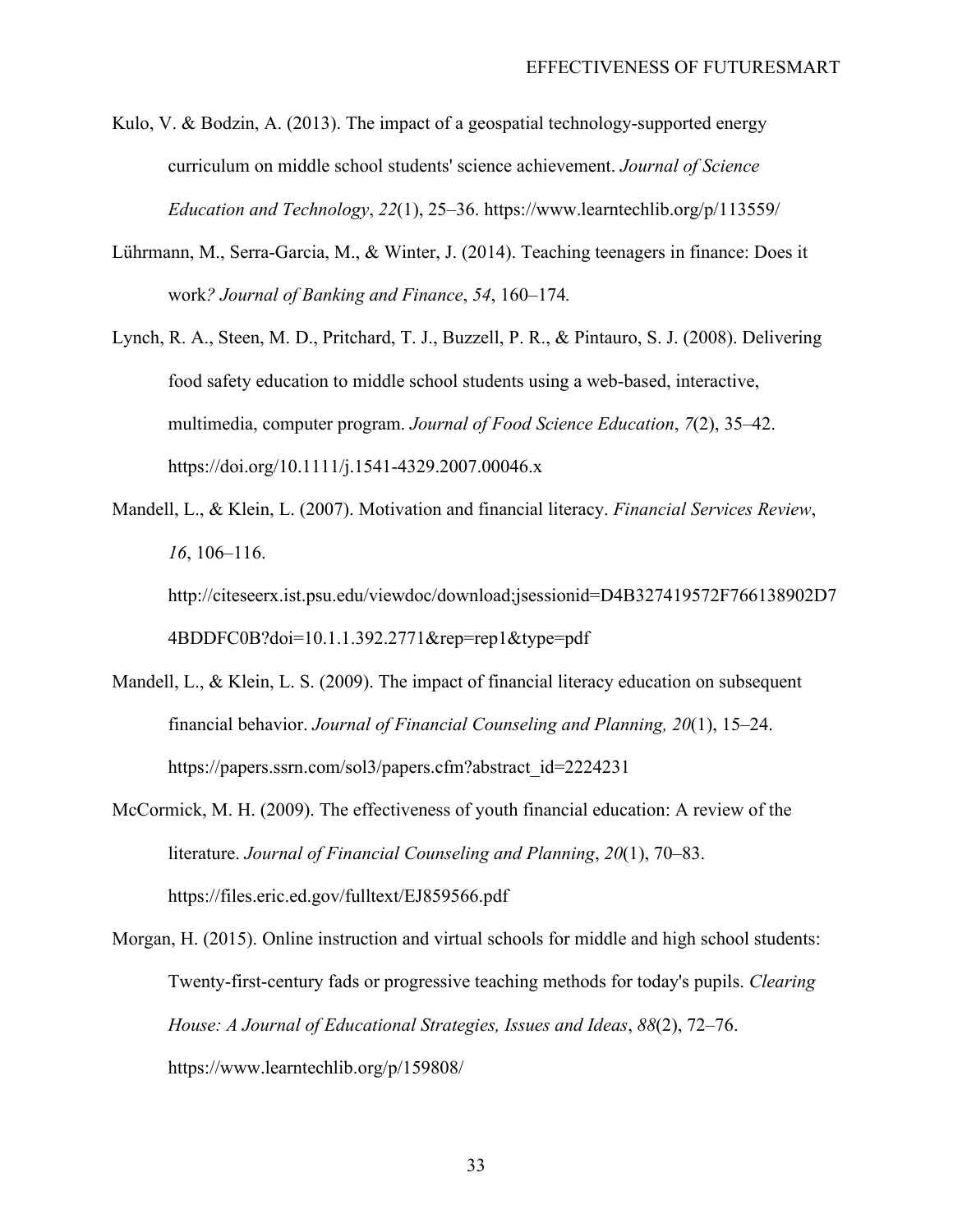National Association of State Boards of Education. (2006). *Who will own our children? The report of the NASBE Commission of Financial and Investor Literacy*. http://www.nasbe.org/study-group-report/financial-literacy-should-be-a-basic-feature-ofk-12-education/

Robb, C. A., & Woodyard, A. S. (2011). Financial knowledge and best practice behavior. *Journal of Financial Counseling and Planning*, *22*(1), 60–70, 86–87. https://files.eric.ed.gov/fulltext/EJ941903.pdf

- Sherraden, M. S., Johnson, L., Guo, B., & Elliott, W., III. (2011). Financial capability in children: Effects of participation in a school-based financial education and savings program. *Journal of Family and Economic Issues*, *32*(3), 385–399. https://doi.org/10.1007/s10834-010-9220-5
- Schug, M. C., & Hagedorn, E. A. (2004). Can charter schools improve financial and economic education? The case of Milwaukee Urban League Academy of Business and Economics. *Journal of Private Enterprise*, *20*, 100–111.

http://journal.apee.org/index.php?title=999656.pdf

- Suiter, M., & Meszaros, B. T. (2005). Teaching about saving and investing in the elementary and middle school grades. *Social Education*, *69*(2), 92–95.
- Urban, C., Schmeiser, M., Collins, J. M., & Brown, A. (2018). The effects of high school personal financial education policies on financial behavior. *Economics of Education Review*, Advance online publication. https://doi.org/10.1016/j.econedurev.2018.03.006
- U.S. Department of the Treasury. (2015). *Final report, President's Advisory Council on Financial Capability for Young Americans*. https://www.treasury.gov/resource-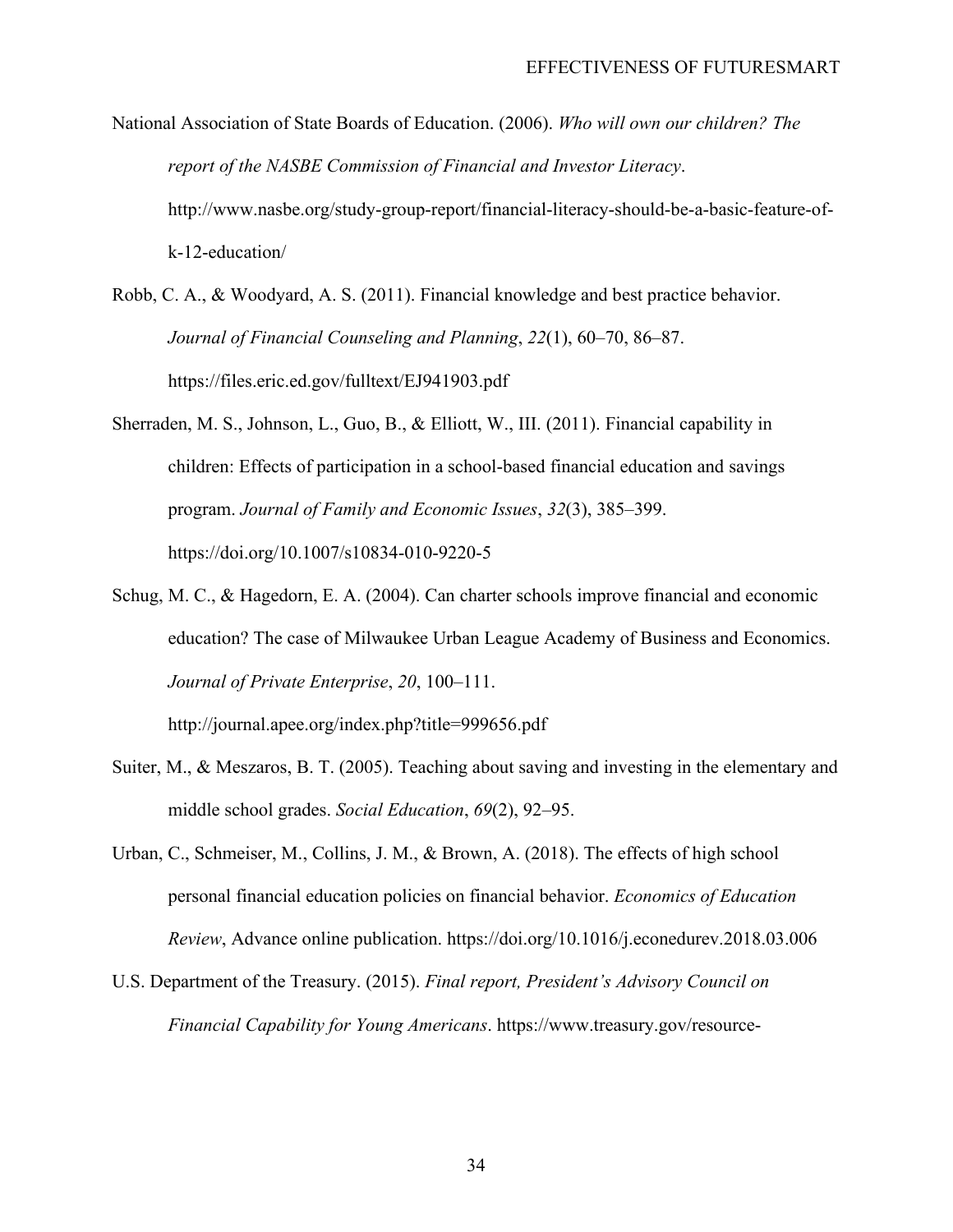center/financial-education/Documents/

PACFCYA%20Final%20Report%20June%202015.pdf

- VanFossen, P. (2017). Preparing elementary teachers to be economic educators. In M. Henning (Ed.), *Innovations in economic education: Promising practices for teachers and students, K–16* (pp. 185–200). Routledge.
- Varcoe, K. P., Martin, A., Devitto, Z., & Go, C. (2005). Using a financial education curriculum for teens. *Journal of Financial Counseling and Planning*, *16*(1), 63–71. https://www.afcpe.org/wp-content/uploads/2018/10/vol1617.pdf
- Wagner, J. (2019). Financial education and financial literacy by income and education groups. *Journal of Financial Counseling and Planning*, *30*(1), 132–141. http://doi.org/10.1891/1052-3073.30.1.132
- Winter, J. W. (2018). Performance and motivation in a middle school flipped learning course. *TechTrends: Linking Research and Practice to Improve Learning*, *62*(2), 176–183. https://doi.org/10.1007/s11528-017-0228-7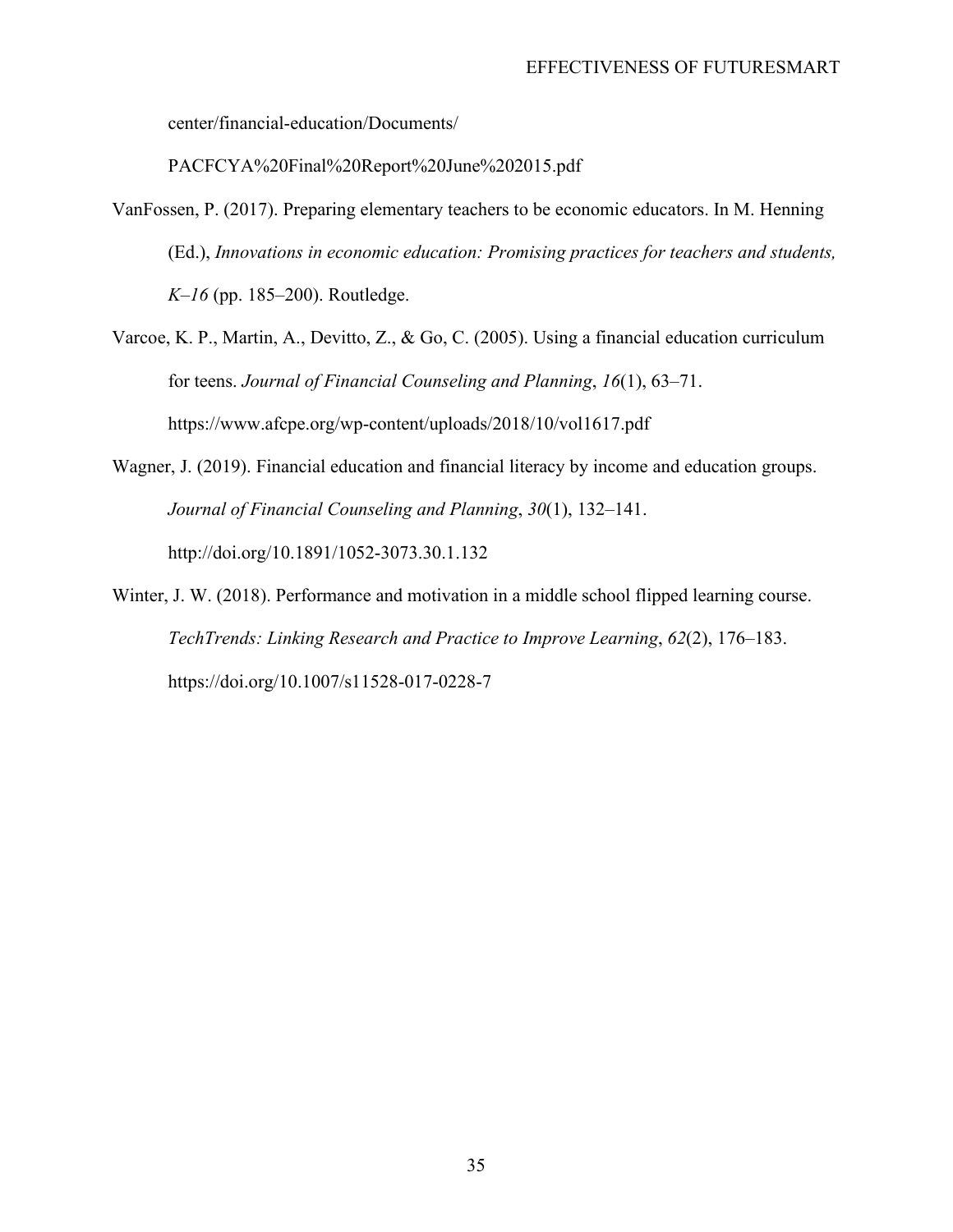### *Student Characteristics*

| Variable                                                        | Treatment<br>$(N_t = 301)$ |         | Control<br>$(N_c = 223)$ |         | Total<br>$(N_{tot} = 524)$ |         |
|-----------------------------------------------------------------|----------------------------|---------|--------------------------|---------|----------------------------|---------|
|                                                                 | Number                     | Percent | Number                   | Percent | Number                     | Percent |
| Gender                                                          |                            |         |                          |         |                            |         |
| Male                                                            | 161                        | 53.5    | 118                      | 52.9    | 279                        | 53.2    |
| Female                                                          | 128                        | 42.5    | 97                       | 43.5    | 225                        | 42.9    |
| Other                                                           | 12                         | 4.0     | 8                        | 3.6     | 20                         | 3.8     |
| Race/ethnicity                                                  |                            |         |                          |         |                            |         |
| White                                                           | 157                        | 52.2    | 96                       | 43.1    | 253                        | 48.3    |
| Black/African American                                          | 28                         | 9.3     | 36                       | 16.1    | 64                         | 12.2    |
| Hispanic/Latino                                                 | 41                         | 13.6    | 54                       | 24.2    | 95                         | 18.1    |
| Asian/Pacific Islander                                          | 26                         | 8.6     | 9                        | 4.0     | 35                         | 6.7     |
| Other                                                           | 22                         | 7.3     | 16                       | 7.2     | 38                         | 7.3     |
| Unknown/Prefer not to<br>answer                                 | 27                         | 9.0     | 12                       | 5.4     | 39                         | 7.4     |
| Parent education                                                |                            |         |                          |         |                            |         |
| Middle/Junior/Some high<br>school                               | 51                         | 16.9    | 57                       | 25.6    | 108                        | 20.6    |
| High/Technical school                                           | 21                         | 7.0     | 28                       | 12.6    | 49                         | 9.4     |
| Some college                                                    | 32                         | 10.6    | 20                       | 9.0     | 52                         | 9.9     |
| College graduate                                                | 76                         | 25.3    | 50                       | 22.4    | 126                        | 24.0    |
| Graduate or professional<br>degree                              | 109                        | 36.2    | 65                       | 29.2    | 174                        | 33.2    |
| Unknown                                                         | 12                         | 4.0     | 3                        | 1.4     | 15                         | 2.9     |
| Pacing student                                                  |                            |         |                          |         |                            |         |
| 2 weeks (14 days) or less                                       | 155                        | 51.5    | 172                      | 77.1    | 327                        | 62.4    |
| More than 2 weeks (14 days)<br>and 4 weeks (28 days) or<br>less | 62                         | 20.6    | 28                       | 12.6    | 90                         | 17.2    |
| More than 4 weeks (28 days)                                     | 84                         | 27.9    | 23                       | 10.3    | 107                        | 20.4    |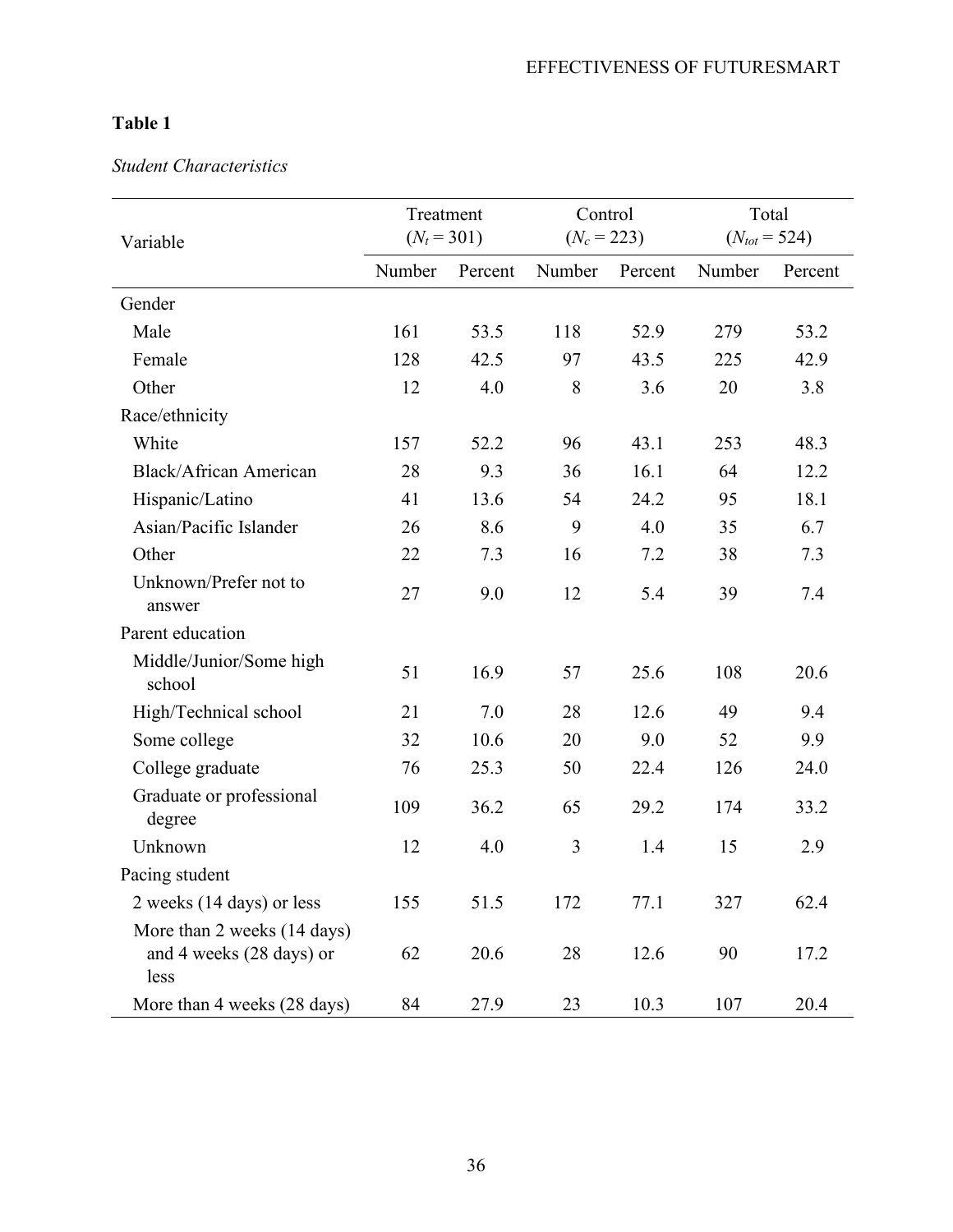*Teacher Characteristics*

|                                                              | Total ( $N_{teach} = 23$ ) |           |                  |      |
|--------------------------------------------------------------|----------------------------|-----------|------------------|------|
| Variable                                                     | Number                     | Percent   |                  |      |
| Course type                                                  |                            |           |                  |      |
| Quantitative                                                 | 16                         | 69.6      |                  |      |
| Qualitative                                                  | 5                          | 21.7      |                  |      |
| Career and technical education                               | $\overline{2}$             | 8.7       |                  |      |
| Training level                                               |                            |           |                  |      |
| Bachelor's degree                                            | 9                          | 39.1      |                  |      |
| Master's degree                                              | 12                         | 52.2      |                  |      |
| Certificate of advanced graduate study/doctorate             | $\overline{2}$             | 8.7       |                  |      |
| Teaching experience (years)                                  |                            |           |                  |      |
| 5 or less                                                    | $\overline{2}$             | 8.7       |                  |      |
| $6 - 10$                                                     | 6                          | 26.1      |                  |      |
| $11 - 20$                                                    | 11                         | 47.8      |                  |      |
| More than 20                                                 | $\overline{4}$             | 17.4      |                  |      |
| Timing teacher                                               |                            |           |                  |      |
| Aug, Sept, Oct, Nov                                          | 13                         | 56.5      |                  |      |
| Dec, Jan, Feb, Mar                                           | 10                         | 43.5      |                  |      |
| Pacing teacher                                               |                            |           |                  |      |
| 2 weeks (14 days) or less                                    | 15                         | 65.2      |                  |      |
| More than 2 weeks (14 days) and 4 weeks (28<br>days) or less | $\overline{4}$             | 17.4      |                  |      |
| More than 4 weeks (28 days)                                  | $\overline{4}$             | 17.4      |                  |      |
| State mandates                                               |                            |           |                  |      |
| No standard                                                  | 7                          | 30.4      |                  |      |
| Some standard                                                | 16                         | 69.6      |                  |      |
| Grade level                                                  |                            |           |                  |      |
| Grade 7                                                      | $\overline{4}$             | 17.4      |                  |      |
| Grade 8                                                      | 19                         | 82.6      |                  |      |
| Variables                                                    | Mean                       | <b>SD</b> | Min              | Max  |
| FRL $(\% )$                                                  | 46.3                       | 24.8      | $\boldsymbol{0}$ | 86.0 |
| ELL(%)                                                       | 12.6                       | 12.7      | $\boldsymbol{0}$ | 42.7 |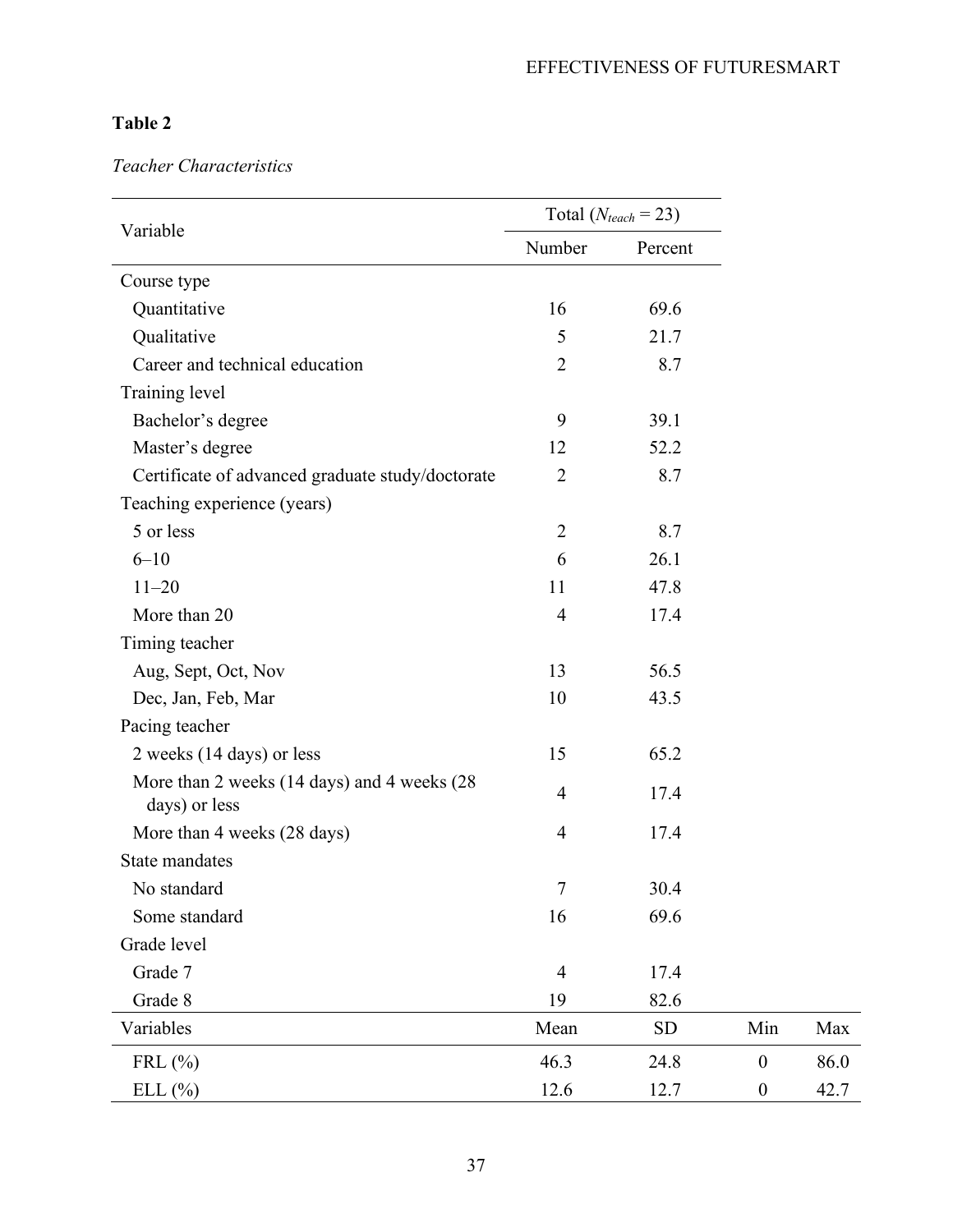# *Financial Knowledge Change Scores (%)*

| Variable                                            | Control |           | FutureSmart<br>(Treatment) |           |
|-----------------------------------------------------|---------|-----------|----------------------------|-----------|
|                                                     | Mean    | <b>SD</b> | Mean                       | <b>SD</b> |
| Teacher-Level Independent Variable                  |         |           |                            |           |
| Timing teacher                                      |         |           |                            |           |
| Aug-Nov                                             | 1.2     | 10.5      | 20.2                       | 16.1      |
| Dec-Mar                                             | 3.1     | 10.6      | 24.7                       | 17.5      |
| Pacing teacher                                      |         |           |                            |           |
| 2 weeks or less                                     | 1.9     | 11.1      | 23.5                       | 16.1      |
| More than 2 weeks and 4 weeks or less               | 1.3     | 10.5      | 21.6                       | 15.9      |
| More than 4 weeks                                   | 2.1     | 8.0       | 16.3                       | 18.4      |
| State mandates                                      |         |           |                            |           |
| No standard                                         | 1.1     | 10.0      | 24.8                       | 17.2      |
| Some standard                                       | 2.2     | 10.8      | 20.8                       | 16.5      |
| Training level                                      |         |           |                            |           |
| Bachelor's degree                                   | 1.5     | 11.9      | 22.3                       | 15.9      |
| Master's degree                                     | 1.6     | 8.6       | 21.9                       | 17.3      |
| Certificate of advanced graduate<br>study/doctorate | 6.2     | 14.0      | 17.9                       | 17.0      |
| Teaching experience                                 |         |           |                            |           |
| 5 years or less                                     | 1.2     | 12.2      | 18.1                       | 11.1      |
| $6-10$ years                                        | 1.3     | 11.8      | 23.1                       | 19.1      |
| $11-20$ years                                       | 1.7     | 9.4       | 20.3                       | 15.6      |
| More than 20 years                                  | 5.1     | 10.1      | 26.5                       | 18.4      |
| Course type                                         |         |           |                            |           |
| Quantitative                                        | 1.2     | 10.1      | 21.5                       | 16.1      |
| Qualitative                                         | 2.4     | 11.5      | 23.4                       | 18.4      |
| Career and Technical Education                      | 9.3     | 10.8      | 18.9                       | 17.0      |
| Grade level                                         |         |           |                            |           |
| Grade 7                                             | 0.1     | 10.9      | 27.4                       | 18.2      |
| Grade 8                                             | 2.3     | 10.4      | 21.0                       | 16.4      |
| Student-Level Independent Variable                  |         |           |                            |           |

Pacing student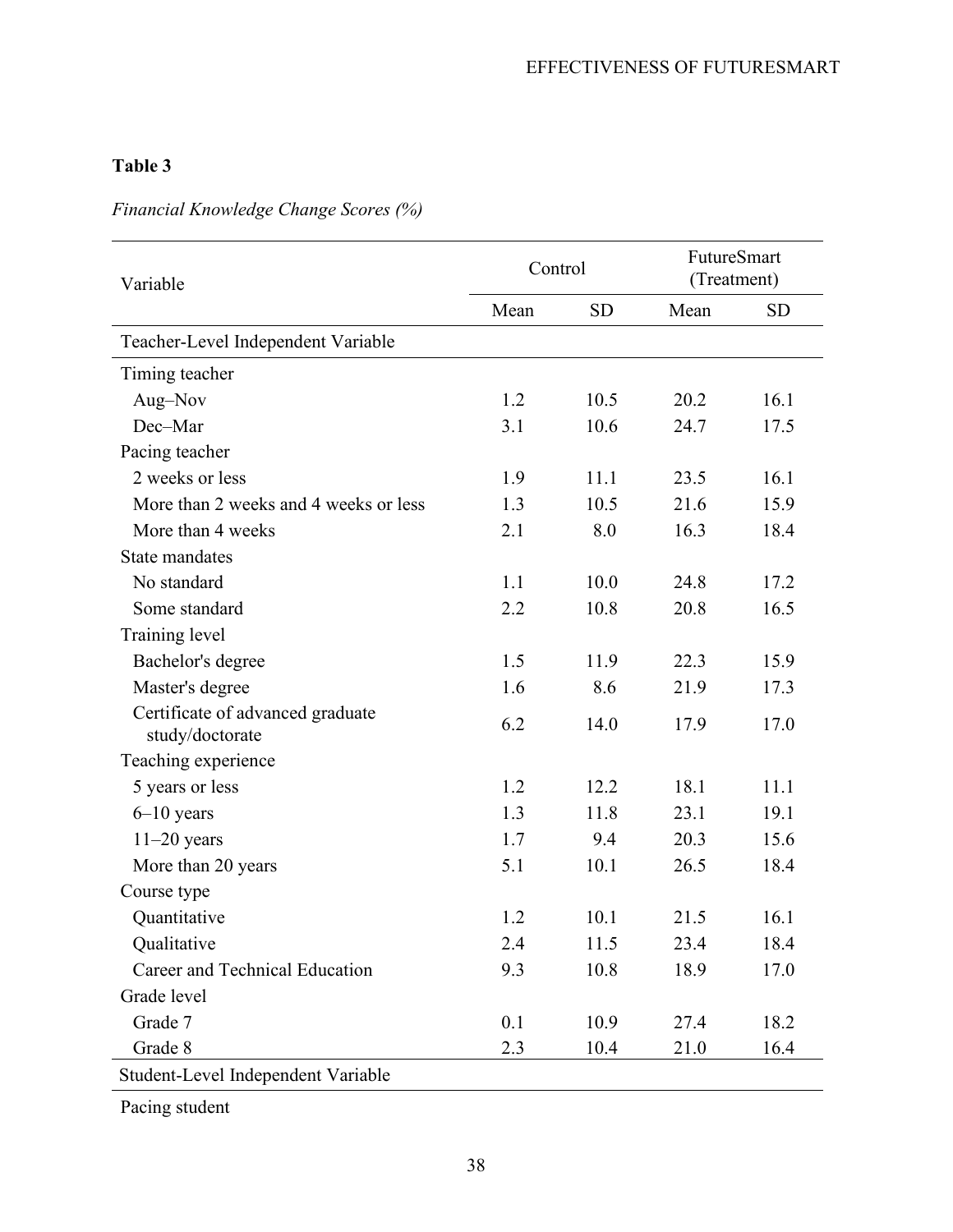# EFFECTIVENESS OF FUTURESMART

| Variable                              | Control |           | FutureSmart<br>(Treatment) |           |
|---------------------------------------|---------|-----------|----------------------------|-----------|
|                                       | Mean    | <b>SD</b> | Mean                       | <b>SD</b> |
| 2 weeks or less                       | 1.4     | 11.1      | 24.7                       | 16.7      |
| More than 2 weeks and 4 weeks or less | 4.6     | 9.5       | 19.9                       | 16.7      |
| More than 4 weeks                     | 1.4     | 7.1       | 18.0                       | 16.1      |
| Gender                                |         |           |                            |           |
| Male                                  | 2.2     | 10.3      | 21.3                       | 17.3      |
| Female                                | 1.4     | 11.1      | 21.9                       | 15.6      |
| Other                                 | 2.0     | 8.6       | 27.0                       | 20.6      |
| Race/ethnicity                        |         |           |                            |           |
| White/Caucasian                       | 2.5     | 9.5       | 21.1                       | 16.7      |
| <b>Black/African American</b>         | $-0.6$  | 9.6       | 19.9                       | 13.6      |
| Hispanic/Latino                       | 2.3     | 11.5      | 19.1                       | 15.8      |
| Asian/Pacific Islander                | 0.0     | 8.0       | 22.9                       | 18.9      |
| Other                                 | 1.8     | 13.7      | 26.2                       | 15.4      |
| Unknown/Prefer not to answer          | 2.7     | 14.5      | 27.3                       | 19.2      |
| Parent education                      |         |           |                            |           |
| Middle/Junior/Some high school        | 1.5     | 11.0      | 25.8                       | 18.4      |
| High/Technical school                 | 4.6     | 10.5      | 20.8                       | 18.1      |
| Some college                          | 3.4     | 10.4      | 23.0                       | 16.2      |
| College grad                          | 0.3     | 10.4      | 19.6                       | 15.3      |
| Graduate or professional degree       | 1.4     | 10.6      | 20.7                       | 16.4      |
| Unknown                               | 6.7     | 2.3       | 27.0                       | 18.6      |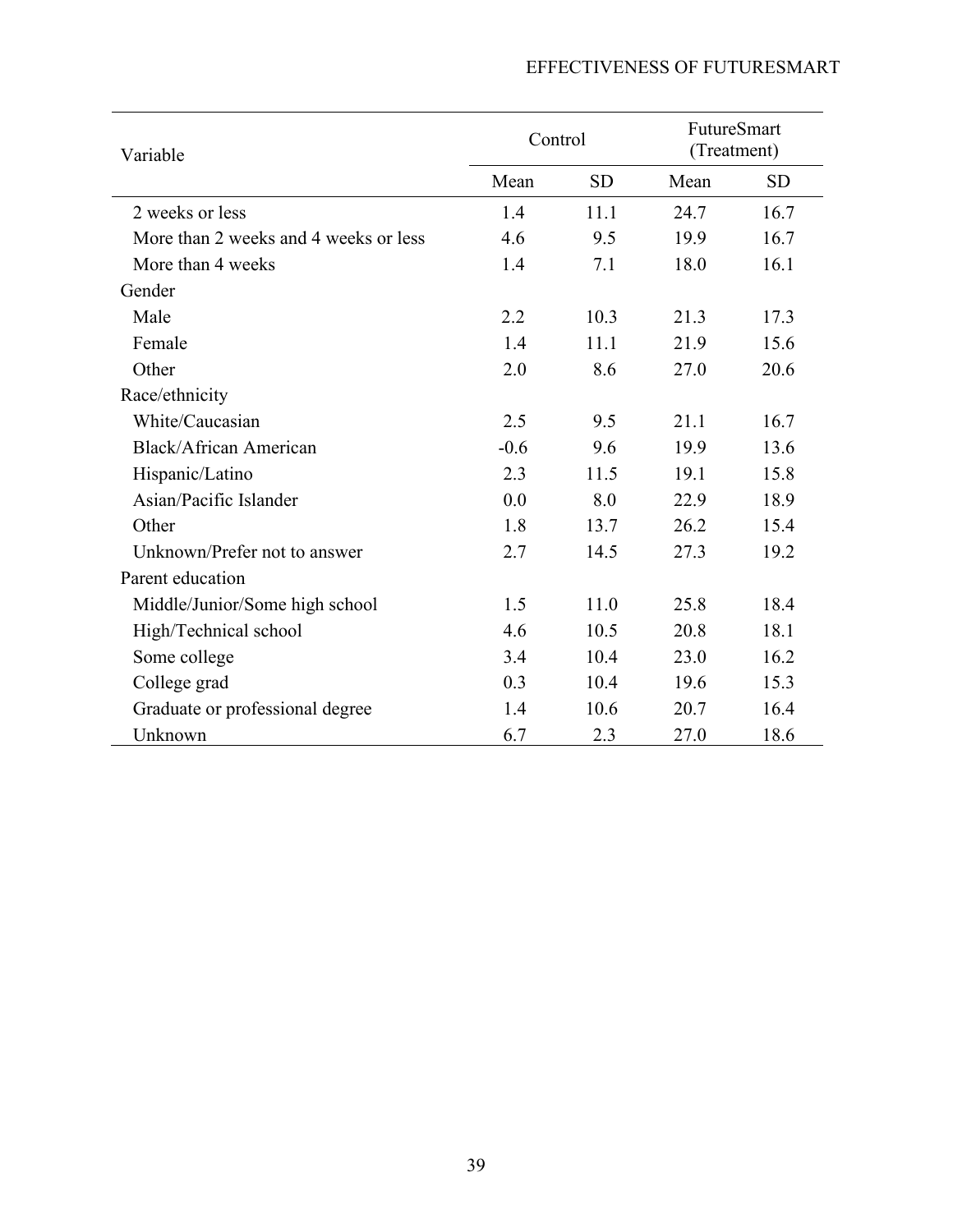| Variable                                               | Regression  | Standard | Significance |
|--------------------------------------------------------|-------------|----------|--------------|
|                                                        | Coefficient | Error    | $(p$ value)  |
| Constant                                               | 6.95        | 4.95     | .160         |
| Treatment (reference group Control)                    |             |          |              |
| FutureSmart                                            | 14.06       | 5.50     | .011         |
| Teacher-Level Independent Variable                     |             |          |              |
| Timing teacher (reference group Aug-Nov)               |             |          |              |
| Dec-Mar                                                | 4.86        | 3.50     | .165         |
| Pacing teacher (weeks)(reference group 2 or less)      |             |          |              |
| More than 2 and 4 or less                              | $-1.73$     | 4.98     | .728         |
| More than 4                                            | 1.63        | 4.22     | .699         |
| State mandates (reference group No standard)           |             |          |              |
| Some standard                                          | 2.96        | 3.52     | .400         |
| Training level (degree)(reference group Bachelor's)    |             |          |              |
| Master's                                               | 2.73        | 3.66     | .455         |
| Certificate of advanced graduate study/doctorate       | 7.61        | 7.36     | .301         |
| Teaching experience (years)(reference group 5 or less) |             |          |              |
| $6 - 10$                                               | $-5.72$     | 5.44     | .294         |
| $11 - 20$                                              | $-3.86$     | 4.89     | .430         |
| More than 20                                           | $-3.05$     | 8.06     | .705         |
| Course type (reference group Quantitative)             |             |          |              |
| Qualitative                                            | 0.85        | 6.10     | .890         |
| Career and Technical Education                         | 2.17        | 7.94     | .785         |
| Grade level (reference group Grade 7)                  |             |          |              |
| Grade 8                                                | $-3.54$     | 3.31     | .286         |
| <b>FRL</b>                                             | 0.01        | 0.09     | .944         |
| <b>ELL</b>                                             | $-0.02$     | 0.17     | .889         |
| Timing teacher x Pacing teacher                        |             |          |              |
| Dec-Mar x More than 2 and 4 or less                    | $-4.37$     | 4.70     | .353         |
| Dec-Mar x More than 4                                  | 0.00        | (empty)  |              |
| Timing teacher x Treatment                             |             |          |              |
| Dec-Mar x FutureSmart                                  | $-1.73$     | 4.41     | .695         |

# *Financial Knowledge Results* ( $N_{tot}$  = 524)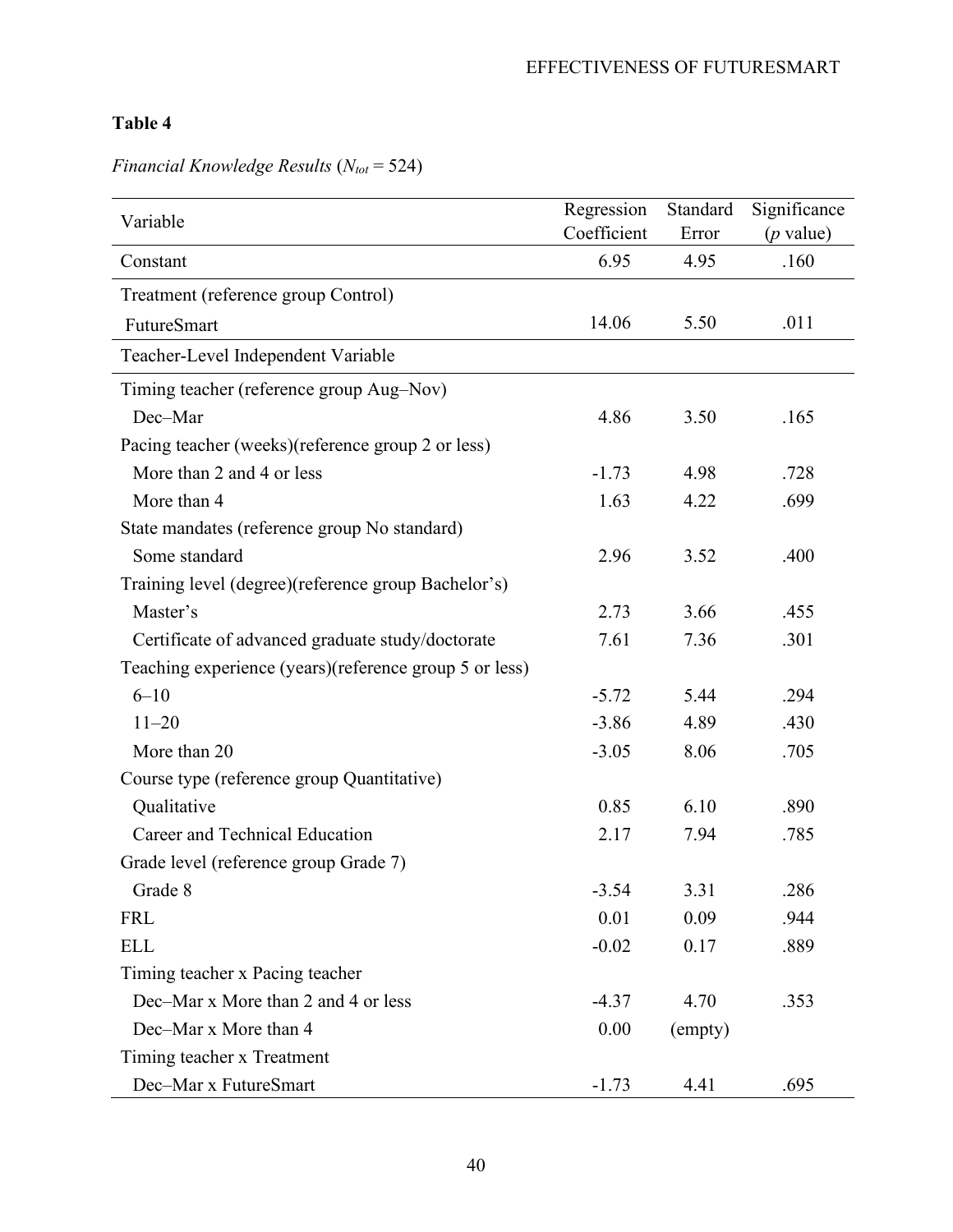## EFFECTIVENESS OF FUTURESMART

| Variable                                                                 | Regression  | Standard | Significance |
|--------------------------------------------------------------------------|-------------|----------|--------------|
|                                                                          | Coefficient | Error    | $(p$ value)  |
| Pacing teacher x Treatment                                               |             |          |              |
| More than 2 and 4 or less x FutureSmart                                  | 8.10        | 5.47     | .139         |
| More than 4 x FutureSmart                                                | $-5.89$     | 4.80     | .220         |
| <b>State mandates x Treatment</b>                                        |             |          |              |
| Some standard x FutureSmart                                              | $-1.46$     | 4.26     | .731         |
| Training level (degree) x Treatment                                      |             |          |              |
| Master's x FutureSmart                                                   | $-3.13$     | 4.45     | .483         |
| Certificate of advanced graduate study/doctorate x<br><b>FutureSmart</b> | $-11.12$    | 8.62     | .197         |
| Teacher experience (years) x Treatment                                   |             |          |              |
| $6-10$ x FutureSmart                                                     | 6.78        | 6.95     | .329         |
| $11-20$ x FutureSmart                                                    | 10.46       | 6.48     | .107         |
| More than 20 x FutureSmart                                               | 18.24       | 9.54     | .056         |
| Course type x Treatment                                                  |             |          |              |
| Qualitative x FutureSmart                                                | 4.22        | 7.04     | .549         |
| Career and Technical Education x FutureSmart                             | $-18.02$    | 9.45     | .057         |
| FRL x Treatment                                                          |             |          |              |
| FutureSmart                                                              | 0.09        | 0.11     | .441         |
| <b>ELL</b> x Treatment                                                   |             |          |              |
| FutureSmart                                                              | 0.19        | 0.20     | .338         |
| Student-Level Independent variable                                       |             |          |              |
| Pacing student (weeks)(reference group 2 or less)                        |             |          |              |
| More than 2 and 4 or less                                                | $-1.13$     | 2.49     | .651         |
| More than 4                                                              | $-1.21$     | 2.62     | .643         |
| Gender (reference group Male)                                            |             |          |              |
| Female                                                                   | $-0.59$     | 1.28     | .645         |
| Other                                                                    | $-1.98$     | 3.71     | .593         |
| Race/ethnicity (reference group White)                                   |             |          |              |
| <b>Black/African American</b>                                            | $-2.24$     | 2.18     | .305         |
| Hispanic/Latino                                                          | $-4.09$     | 2.23     | .067         |
| Asian/Pacific Islander                                                   | $-4.85$     | 3.03     | .110         |
| Other                                                                    | 0.88        | 2.50     | .724         |
| Unknown/Prefer not to answer                                             | 1.64        | 2.65     | .537         |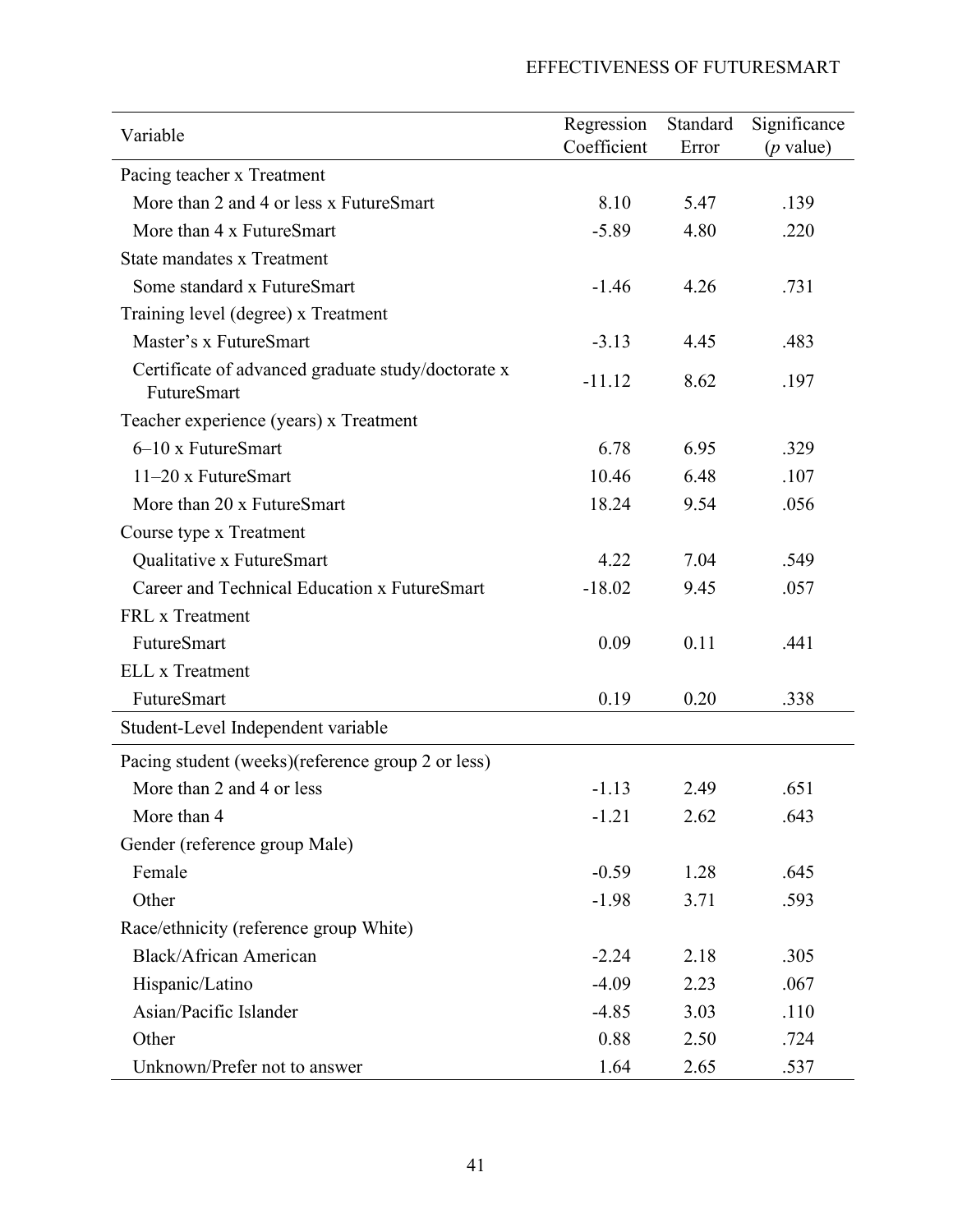# EFFECTIVENESS OF FUTURESMART

| Variable                                             | Regression  | Standard | Significance      |  |
|------------------------------------------------------|-------------|----------|-------------------|--|
|                                                      | Coefficient | Error    | ( <i>p</i> value) |  |
| Parent education (reference group Middle/Junior/some |             |          |                   |  |
| high school)                                         |             |          |                   |  |
| High/Technical school                                | 1.18        | 2.44     | .629              |  |
| Some college                                         | $-0.06$     | 2.36     | .980              |  |
| College graduate                                     | $-4.07$     | 1.91     | .033              |  |
| Graduate or professional degree                      | $-3.18$     | 1.85     | .085              |  |
| Unknown                                              | 2.34        | 4.35     | .590              |  |